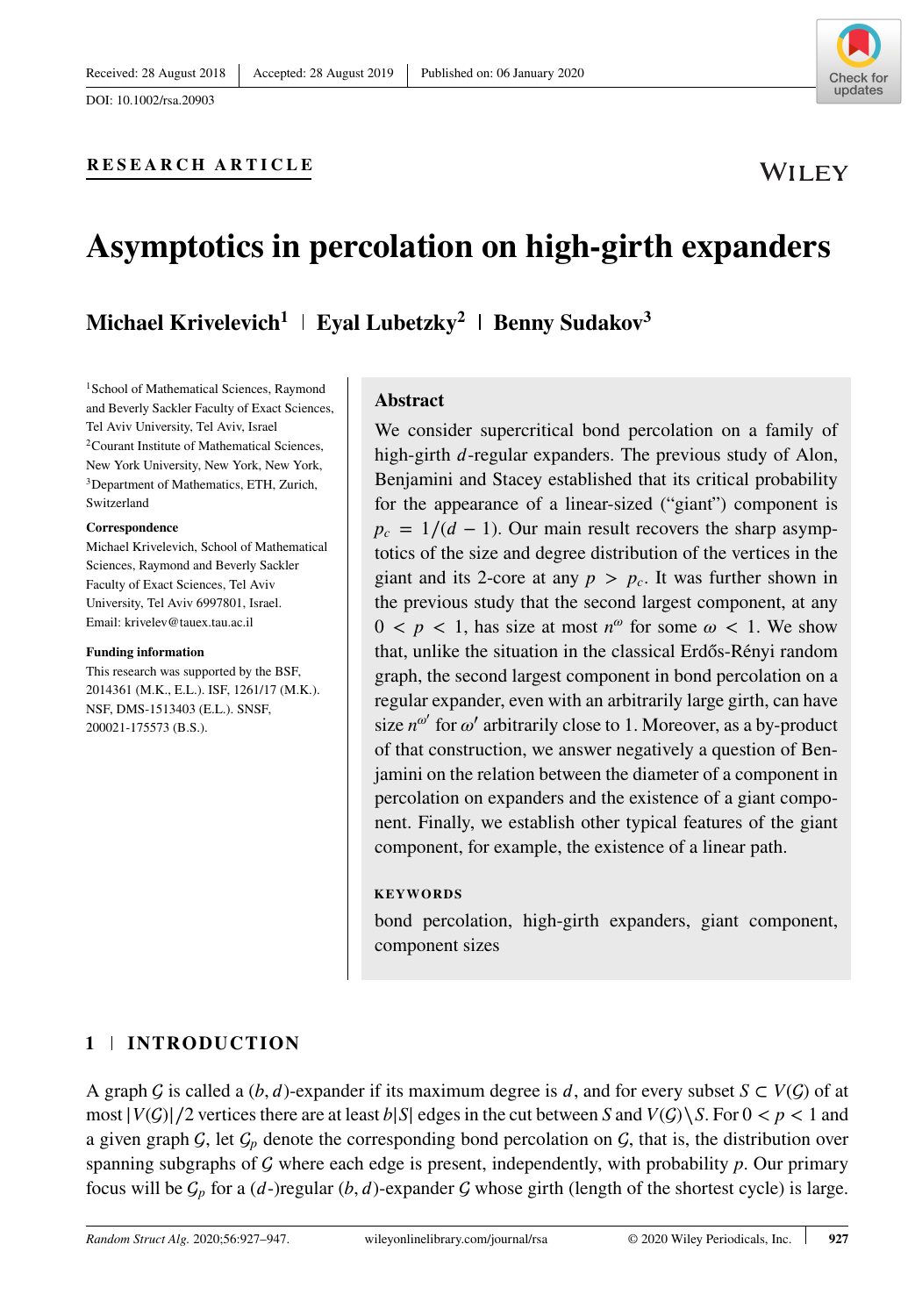**928 KRIVELEVICH** ET AL.

The pioneering paper of Alon, Benjamini and Stacey [1] showed that if  $\mathcal G$  is an expander and  $p > 0$ is fixed, there is at most a single linear component in  $G_p$  with high probability (w.h.p.). Moreover, when G is d-regular and its girth tends to  $\infty$ , the authors of [1] identified the critical percolation probability to be  $p_c = 1/(d-1)$ , showing that, for every fixed  $p > p_c$ , w.h.p. there exists a linear ("giant") component in  $\mathcal{G}_p$  (see the formal statement below). The latter result was thereafter extended by Peres et al. [4] to any family of sparse graphs that converge as  $n \to \infty$  in the Benjamini-Schramm sense.

More formally, write  $C_i(G)$  (for  $i = 1, 2, \ldots$ ) for the connected components of G in decreasing order of their sizes. (By a slight abuse of notation, we also let  $C_v(G)$  (for  $v \in V(G)$ ) denote the connected component of *v* in *G*.) It was shown in [1] that if  $G$  is a regular (*b*, *d*)-expander on *n* vertices (more precisely, a sequence of such graphs) with girth tending to  $\infty$  with *n*, then for every fixed  $p > 1/(d-1)$ ,

for *some* fixed  $c = c(p, d) > 0$ :  $\lim_{n \to \infty} \mathbb{P}(|C_1(G_p)| > cn) = 1$ ,

whereas for every fixed  $p < 1/(d - 1)$ ,

for *every* fixed  $c > 0$ :  $\lim_{n \to \infty} \mathbb{P}(|C_1(G_p)| > cn) = 0$ .

That the lack of a linear component w.h.p. at  $p < 1/(d - 1)$  extends also to  $p = 1/(d - 1)$  follows from the work of Nachmias and Peres [13] (who proved, more generally, that  $\mathbb{P}(|C_1| \leq An^{2/3}) \to 0$  as  $A \rightarrow \infty$  in percolation with parameter  $p = 1/(\Delta - 1)$  on any family of graphs with maximal degree  $\Delta$ ).

Pittel  $[14]$  refined the results of Alon et al. in the special case where  $\mathcal G$  is a *random* (uniformly chosen)  $d$ -regular graph on *n* vertices for  $d \geq 3$  fixed—well-known to be a expander w.h.p.—showing that the phase transition of  $|C_1|$  mirrors that in the Erdős-Rényi graph  $\mathcal{G}(n, p)$ : w.h.p.,  $|C_1| \le C(p) \log n$ at  $p < p_c = \frac{1}{d-1}$  vs.  $|C_1| \sim \theta_1 n$  at  $p > p_c$  for an explicit  $\theta_1(p)$ , whereas  $|C_1| = n^{2/3 + o(1)}$  at the critical  $p_c$ (the precise order of  $n^{2/3}$  and correct scaling of the critical window were subsequently found in [13]).

In this work we obtain the asymptotic size (lower bounded by  $c(p, d)n$  above) and degree distribution of the giant component  $C_1(G)$  for any high-girth expander  $G \sim C_p$  at  $p > 1/(d-1)$ , as well as its 2-core.

For  $d \geq 3$  and  $1 < \lambda < d - 1$ , let

$$
p = \lambda/(d-1),
$$

and let  $q = q(\lambda, d)$  be the unique solution in [0, 1) of the equation

$$
q = (1 - p + pq)^{d-1},\tag{1.1}
$$

well known (cf. [2]) to coincide with the extinction probability of a Bin( $d$  − 1*, p*)-Galton-Watson tree.

Recall that the 2-core of a connected component C, denoted here  $C^{(2)}$ , is its maximum induced subgraph with minimum degree at least 2, and the (tree) excess of  $C$  is the minimum number of edges that need to be removed from C to turn it into a tree (note that the excess of C equals that of  $C^{(2)}$ ). Our first main result establishes the asymptotic number of vertices and edges in the largest (giant) component in supercritical bond percolation on a high girth  $d$ -regular expander, as well as its 2-core, and consequently their asymptotic excess.

**Theorem 1** (The giant). *Fix*  $d \geq 3$  *and*  $\frac{1}{d-1} < p < 1$ *, and letting q be as in (1.1), define* 

$$
\theta_1 := 1 - q(1 - p) - pq^2, \qquad \eta_1 := \frac{1}{2}pd(1 - q^2), \qquad (1.2)
$$

$$
\theta_2 := 1 - q - (d - 1)pq(1 - q), \qquad \eta_2 := \frac{1}{2}pd(1 - q)^2. \tag{1.3}
$$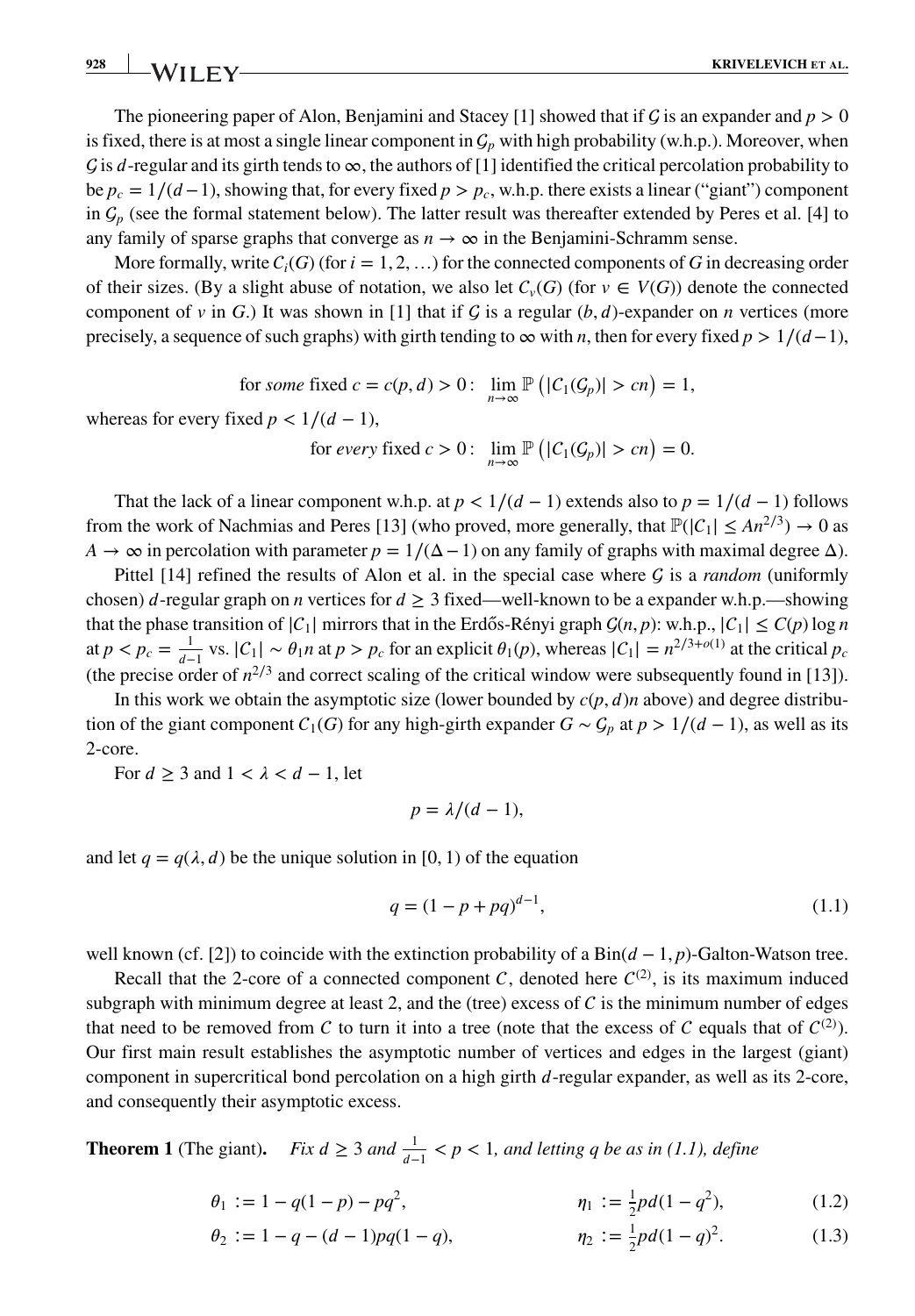

**FIGURE 1** Asymptotic degree distributions of the giant component (∼ $\alpha_k n$  degree-*k* vertices; blue) and its 2-core (∼ $\beta_k n$ degree-*k* vertices; red) in supercritical percolation on a high girth 3-regular expander [Colour figure can be viewed at [wileyonlinelibrary.com\]](http://wileyonlinelibrary.com)

*For every*  $\varepsilon > 0$  *and*  $b > 0$  *there exist some* c,  $C, R > 0$  *such that, if*  $G$  *is a regular* (*b, d*)*-expander on n* vertices with girth at least R, then with probability at least  $1 - Ce^{-cn}$ , the random graph  $G \sim \mathcal{G}_p$  has

$$
\left|\frac{1}{n}|V(C_1)| - \theta_1\right| < \varepsilon, \qquad \left|\frac{1}{n}|E(C_1)| - \eta_1\right| < \varepsilon,\tag{1.4}
$$

$$
\left|\frac{1}{n}|V(C_1^{(2)})| - \theta_2\right| < \varepsilon, \qquad \left|\frac{1}{n}|E(C_1^{(2)})| - \eta_2\right| < \varepsilon. \tag{1.5}
$$

*In particular, with probability at least*  $1 - C \exp(-cn)$ *, the excess of*  $C_1$  *is within* 2 $\epsilon$ *n of* ( $\eta_1 - \theta_1$ )*n, and the excess of*  $C_1^{(2)}$  *is within* 2 $\varepsilon$ *n of*  $(\eta_2 - \theta_2)n$ *.* 

*Remark* 1.1 (Degree distributions of the giant and the 2-core)*.* In the setting of Theorem 1, we in fact asymptotically obtain the entire degree distributions of the giant component and 2-core (Theorem 2.1). For instance, for a fixed  $b > 0$ , consider a sequence  $\mathcal{G}^{(n)}$  of regular (*b*, 3)-expanders on *n* vertices whose girth tends to  $\infty$  (arbitrarily slowly) with *n*. For  $\frac{1}{2} < p < 1$ , let

$$
\alpha_1 = \frac{3}{p}(1-p)^2(2p-1), \quad \alpha_2 = \frac{3}{p^2}(1-p)(1-4p+6p^2-4p^3), \qquad \alpha_3 = p^3\left(1-\left(\frac{1-p}{p}\right)^6\right),
$$

$$
\beta_2 = \frac{3}{p^3}(1-2p)^2(1-p), \qquad \beta_3 = \left(\frac{2p-1}{p}\right)^3.
$$

Then w.h.p., the giant component  $C_1$  of  $G \sim G_p^{(n)}$  has  $(\alpha_k + o(1))n$  vertices of degree k for each  $k \in$ {1, 2, 3}, and its 2-core  $C_1^{(2)}$  has  $(\beta_k + o(1))n$  vertices of degree *k* for each  $k \in \{2, 3\}$  (see Figure 1).

*Remark* 1.2 (Limits for large d). For  $p = (1 + \xi)/(d - 1)$  with  $\xi > 0$  and  $d \to \infty$  with *n*, one has

$$
q \to 1 - 2\xi + \frac{8}{3}\xi^2 - \frac{28}{9}\xi^3 + O(\xi^4)
$$

and

$$
\theta_1 \to 2\xi - \frac{8}{3}\xi^2 + \frac{28}{9}\xi^3 + O(\xi^4), \qquad \eta_1 \to 2\xi - \frac{8}{3}\xi^2 + \frac{34}{9}\xi^3 + O(\xi^4), \qquad \eta_1 - \theta_1 \to \frac{2}{3}\xi^3 + O(\xi^4),
$$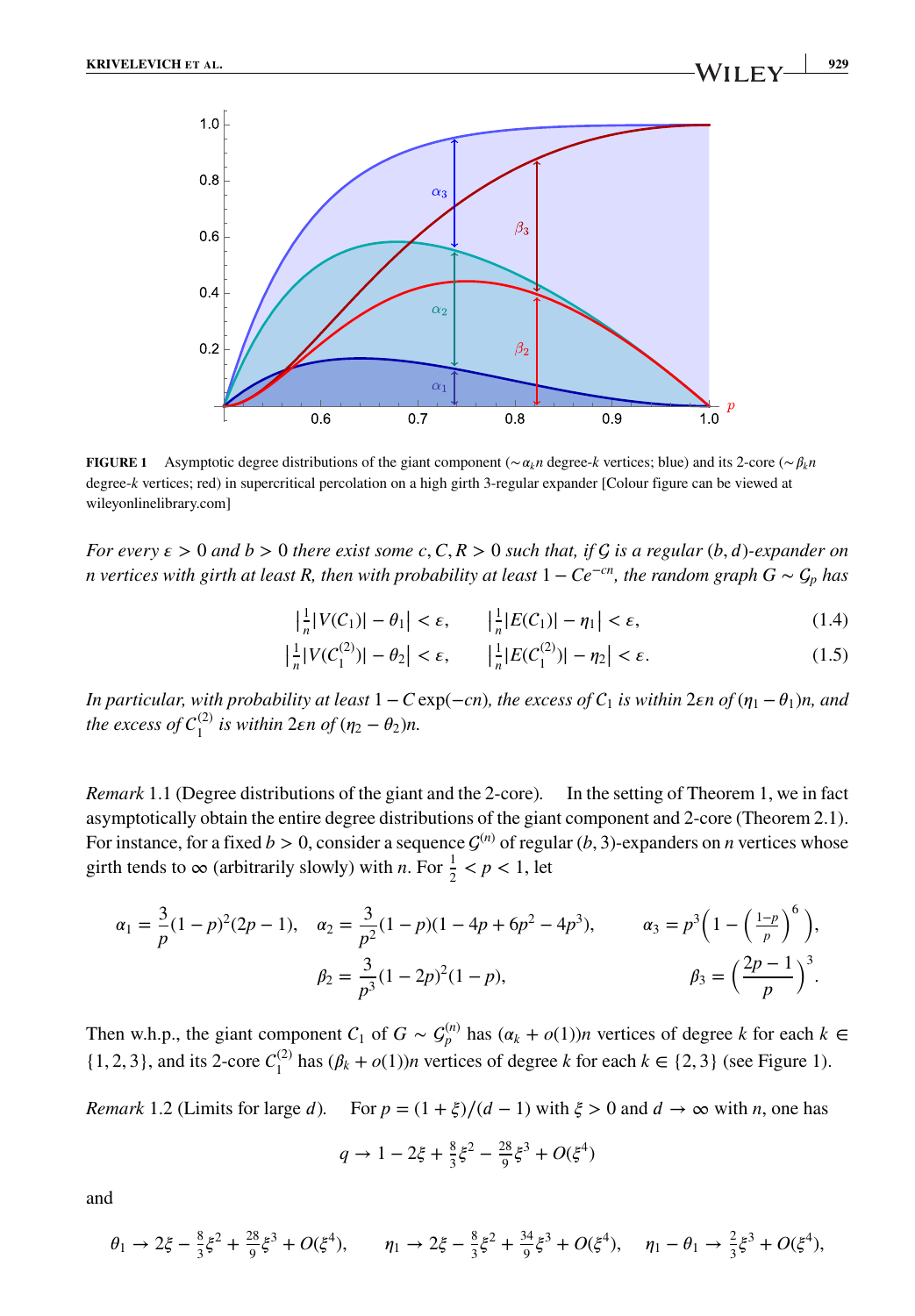**930 KRIVELEVICH** ET AL.

$$
\theta_2 \to 2\xi^2 - 4\xi^3 + O(\xi^4),
$$
  $\eta_2 \to 2\xi^2 - \frac{10}{3}\xi^3 + O(\xi^4),$   $\eta_2 - \theta_2 \to \frac{2}{3}\xi^3 + O(\xi^4).$ 

Compare this to  $G(n, p)$  for  $p = \frac{1+\xi}{n}$  with  $\xi = o(1)$ : there  $|V(C_1)| \sim 2\xi n, |E(C_1)| \sim 2\xi n, |V(C_1^{(2)})| \sim$  $2\xi^2 n$  and the excess is  $(1 + o(1))\frac{2}{3}\xi^3 n$  (see, e.g., [6, 10, 15] and the structure theorems in [7, 8]).

In the context of the second largest component of  $G_p$ , it was shown by Alon, Benjamini and Stacey [1] that, if  $G$  is a  $(b, d)$ -expander (not necessarily regular) on *n* vertices then there exists  $\omega = \omega(b, d) < 1$  such that, w.h.p., for every sequence  $0 < p_n < 1$ ,

$$
\lim_{n\to\infty}\mathbb{P}(|C_2(\mathcal{G}_{p_n})|
$$

Indeed, it is well-known (cf., e.g., [6]) that in the Erdős-Rényi random graph  $G(n, p)$  (where G is the complete graph) such is the case, as the supercritical regime  $p > 1/n$  admits a single giant component w.h.p., and all other components are logarithmic in size (see, e.g., [6, 10]). Such is also the case in percolation on random regular graphs (cf. [13]). In light of this—and in line with results of Pittel [14] on  $|C_2|$  in random regular graphs—one may believe that the same holds for percolation on expanders, whereby the  $n^{\omega}$  above could be replaced by some  $C(b, d)$  log *n* with probability arbitrarily close to 1.

Perhaps surprisingly, it turns out that even on a family of regular expanders with arbitrarily large girth, the above polynomial bound of  $n^{\omega}$  is essentially best possible, as the second largest component can have size  $n^{\omega'}$  with  $\omega'$  arbitrarily close to 1.

**Theorem 2** (Second component). *For every*  $d \geq 3$ ,  $R \geq 1$ ,  $p \in (\frac{1}{d-1}, 1)$  and  $\alpha \in (0, 1)$  there *exist b* > 0 *and a regular* (*b*, *d*)*-expander*  $G$  *on n vertices with girth at least R where*  $G \sim G_p$  *has*  $|V(C_2)| \geq n^{\alpha}$  *w.h.p.* 

*Remark* 1.3. Using essentially the same construction, for any sequence  $0 < \alpha_1 \leq \alpha_2 \leq \cdots \leq \alpha_k < 1$ with *k* fixed, one can construct an expander G such that w.h.p.  $G \sim \mathcal{G}_p$  has components whose sizes have orders  $n^{\alpha_1}, \ldots, n^{\alpha_k}$ , respectively (in addition to the linearly sized component).

Towards a construction of an infinite graph that disproves the existence of "expanders at all scales," Benjamini asked the following question (a positive answer to which would be a step in said construction), on the relation between the diameter of the connected component of  $v$  in  $\mathcal{G}_p$  to the existence of a giant.

**Question** (Benjamini [3, Q. 5.5]). Let  $\mathcal G$  be a bounded degree expander. Further assume that there is a fixed vertex  $v \in \mathcal{G}$ , so that  $G \sim \mathcal{G}_{1/2}$  satisfies

$$
\mathbb{P}\big(\operatorname{diam}(C_v(G)) > \frac{1}{2}\operatorname{diam}(G)\big) > \frac{1}{2}.
$$

Is there a giant component w.h.p.?

A variant of the construction in Theorem 2 gives a negative answer to this question.

**Theorem 3.** *For every*  $\epsilon > 0$  *and*  $0 < p < 1$  *there exist*  $b, d, \delta > 0$  *and, for infinitely many values of n, a* (*b, d*)*-expander*  $G$  *on n vertices with a prescribed vertex v, such that the graph*  $G \sim G_p$  *satisfies* 

$$
\mathbb{P}\big(\operatorname{diam}(C_{\nu}(G))\geq(1-\varepsilon)\operatorname{diam}(G)\big)\geq1-\varepsilon,
$$

*and yet there are no components of size larger than n*<sup>1− $\delta$ </sup> *in G w.h.p.*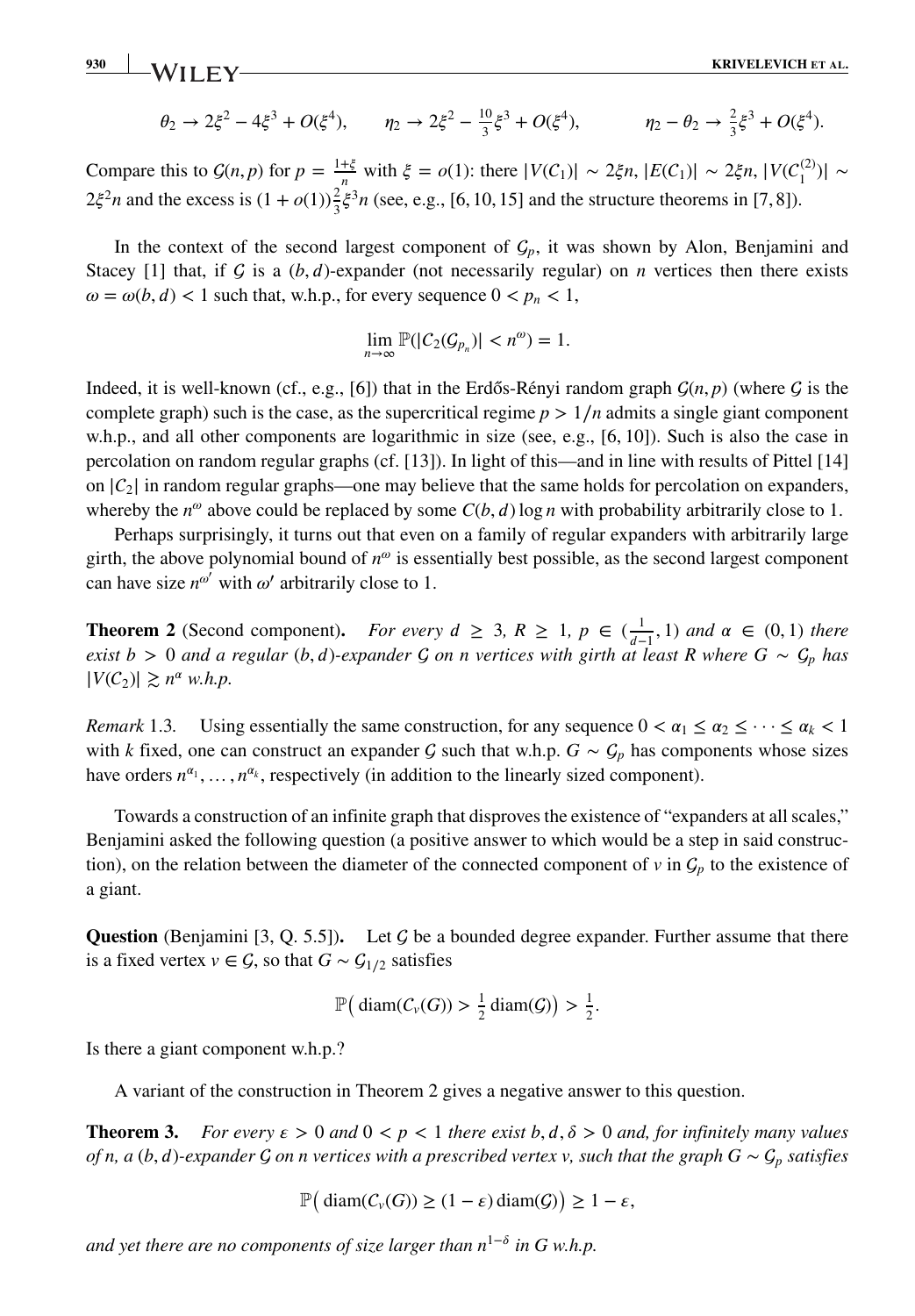#### **1.1 Main techniques**

The starting point in proving Theorem 1, and furthermore its more detailed version Theorem 2.1 which gives the typical degree profile in the giant and 2-core of  $\mathcal{G}_p$ , is a refinement of the elegant sprinkling argument of Alon, Benjamini and Stacey [1]. While that argument was used in [1] and later also in [4] to show that w.h.p. a *fixed proportion* of the vertices whose local neighborhoods in  $\mathcal{G}_{p-\epsilon}$  are "large" will belong to the giant after adding  $\mathcal{G}_{\epsilon}$ , in fact *all but a negligible proportion* of such vertices will be in the giant. Namely, the local property of whether the connected component of a vertex *x* has size at least *R* turns out to be a predictor, for all but  $\varepsilon(R)n$  vertices, as to whether  $x \in C_1(G_p)$  (similarly for edges)—see Proposition 2.2. One can then readily use this local predictor to read off the degree profile, and more generally, the entire local geometry in  $C_1(\mathcal{G}_p)$  for a high girth expander  $\mathcal{G}$ , as demonstrated next.

**Example 1.4.** [Density of local neighborhoods in  $C_1$ ]. Let  $G \sim G_p$  for  $\frac{1}{d-1} < p < 1$  and a *d*-regular expander  $\mathcal G$  on *n* vertices whose girth tends to  $\infty$  with *n*. Set  $q$  as in (1.1), let  $T$  be a rooted tree with  $k$ levels and  $\ell$  leaves (for some fixed  $k, \ell$ ), and let  $\alpha_T = \mathbb{P}(\mathcal{T}_n \simeq T)$ , where  $\mathcal T$  is the tree on *k* levels that is d-regular except at its leaves (and  $\simeq$  denotes graph isomorphism). The number of vertices in  $C_1(G)$ whose *k*-radius neighborhood is isomorphic to *T* is then w.h.p. asymptotically  $(1 - q^{\ell}) \alpha_T n$ .

**Example 1.5.** [Asymptotic density of paths in  $C_1$ ]. For *G* as in Example 1.5 and for any fixed  $\ell \ge 1$ , the number of paths with  $\ell$  edges in  $C_1$  is w.h.p. asymptotically  $\frac{1}{2}d(d-1)^{\ell-1}p^{\ell}(1-q^{\ell+1}(1-p+1))$ *pq*)<sup>1– $\ell$ </sup>)*n*.

The analysis of cycles in *G* (and its 2-core) is substantially more delicate. Naively, one might expect our results to suggest that, if a certain edge *xy* in  $G \sim G_p$  is such that in the graph  $H_{xy} := G \setminus \{xy\}$ the components of *x* and *y* are both "large," then both should typically belong to the giant in  $H$  (which is a subset of the giant of *G*), hence the edge *xy* should lie on a cycle in  $C_1(G)$ . However, turning this intuition into a rigorous argument is problematic in light of the fact that we cannot actually delete *xy* (as we aim to carry this analysis simultaneously for all edges *xy*), and our mechanism of securing that the components of *x* and *y* would belong to the giant was nonconstructive (arguing that there are small cuts whence sprinkling would patch most such components together); in particular, that argument gave no control over whether or not the edge *xy* itself is a bridge as opposed to a cycle edge in  $C_1^{(2)}(G)$ .

To remedy this, we introduce the notion of a *k-thick* set—roughly put, a set that can be covered by disjoint connected components of size at least *k* each (see Definition 2.7)—and show, in what may be of independent interest, that if *G* is an expander and *H* is a slightly percolated subgraph of *G* (that is,  $H \sim G_{1-\delta}$  for some small  $\delta > 0$ ), then every linearly-sized *k*-thick set expands in *H* (cf. Claim 2.8). Since we seek to analyze the effect of sprinkling on components that are "large," such expansion suffices, and does in fact hold in  $H$ , supporting the above framework of the proof.

Finally, our constructions in Theorems 2 and 3 exploit the source of some of the obstacles described above: while we have full understanding of the geometry of *G* in the microscopic scale (locally the graph is a regular tree up to an arbitrarily large radius), and some control over it in the macroscopic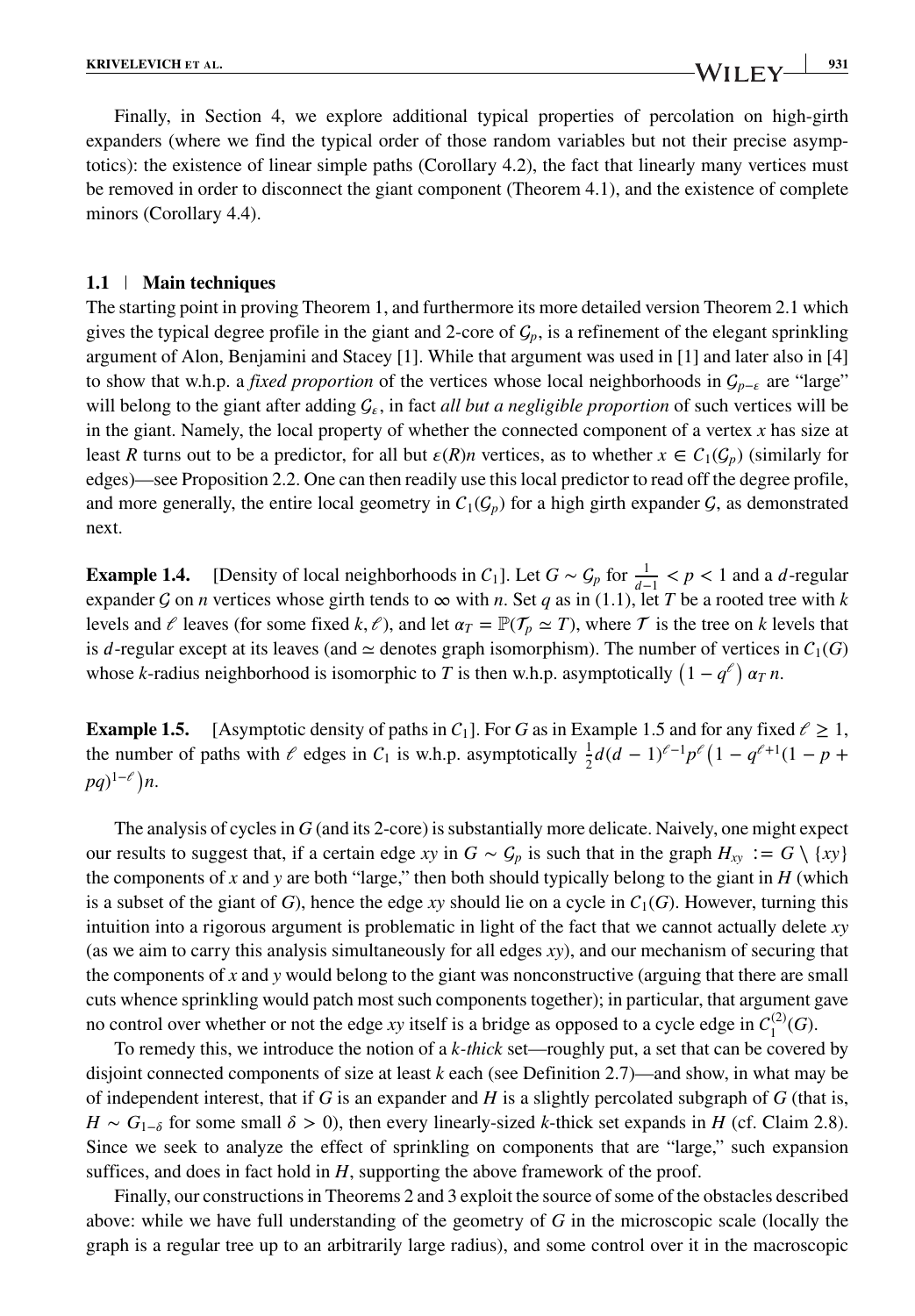scale (the expansion implies bounds on the number of edges between every two linearly-sized sets), we have limited control over it in the intermediate scales. For instance, if the *k*-radius ball around a vertex *x* grows as  $(d-1)^k$  then percolation is supercritical, as opposed to growing only as  $b^k$  whence it might be subcritical (yet still satisfying the expansion property). Our constructions combine both these types of expansion in the mesoscopic scales to create components of size  $\Theta(n^{\alpha})$  ( $0 < \alpha < 1$ ) in  $\mathcal{G}_p$ .

#### **2 ASYMPTOTICS OF THE GIANT COMPONENT AND ITS 2-CORE**

The goal in this section is to prove the following result (from which Theorem 1 follows) describing the typical degree distribution of the giant component and its 2-core in  $G_p$  up to an error of  $o(n)$ .

**Theorem 2.1.** *Fix*  $d \geq 3$  *and*  $1 < \lambda < d - 1$ *, let*  $p = \lambda/(d - 1)$ *, and with q as in (1.1), define* 

$$
\alpha_k = \binom{d}{k} p^k (1-p)^{d-k} (1-q^k) \tag{2.1}
$$

$$
\beta_k = \binom{d}{k} \frac{p^k (1-q)^k q}{(1-p+pq)^{k-1}} \tag{2.2}
$$

*For a given d-regular graph G, let*  $D_k$  ( $1 \le k \le d$ ) be the number of degree-k vertices in  $C_1$ , the largest *component of the graph G*  $\sim$   $\mathcal{G}_p$ , and let  $D_k^*$  denote the number of degree-k vertices in its 2-core  $C_1^{(2)}$ . *Then for every*  $\epsilon > 0$  *and*  $b > 0$  *there exist some*  $c, R > 0$  *so that, if*  $C$  *is a regular* (*b, d*)*-expander on n* vertices with girth at least R, then with probability at least 1 − exp(−*cn*)*,* 

$$
\left|D_k/n - \alpha_k\right| < \varepsilon \quad \text{for all } 1 \le k \le d \quad \text{and} \quad \left|D_k^*/n - \beta_k\right| < \varepsilon \quad \text{for all } 2 \le k \le d.
$$

Indeed, Theorem 1 follows from verifying (recalling (1.1)) that the quantities  $\theta_i$  and  $\eta_i$  ( $i = 1, 2$ ), as defined in (1.2) and (1.3), satisfy the following w.r.t. the above defined  $\alpha_k$  (1  $\leq k \leq d$ ) and  $\beta_k$  $(2 \leq k \leq d)$ :

$$
\theta_1 = \sum_{k=1}^d \alpha_k
$$
,  $\eta_1 = \frac{1}{2} \sum_{k=1}^d k \alpha_k$ ,  $\theta_2 = \sum_{k=2}^d \beta_k$ ,  $\eta_2 = \frac{1}{2} \sum_{k=2}^d k \beta_k$ .

#### **2.1 The giant component**

Fix  $\varepsilon > 0$  small enough so that  $p' := p - \varepsilon$  satisfies  $p' > 1/(d-1)$ . There exists  $R_0$  so that, for all  $R \ge R_0$ , the probability of survival to depth *R* in a Galton-Watson (GW) tree with offspring distribution Bin( $d 1, p'$ ) is at least  $1 - q'$ , and the corresponding probability in a GW-tree with offspring distribution Bin( $d - 1, p$ ) is at most  $1 - q + \varepsilon$ . Since  $\lambda \mapsto q(\lambda)$  is continuous, one has  $q' \uparrow q$  as  $\varepsilon \downarrow 0$ . We will couple *G'* ∼  $G_p$ <sup>*'*</sup> and *G* ∼  $G_p$  by letting  $E(G) = E(G') \cup E(F')$  for  $F' \sim G_{\epsilon'}$ , where

$$
\varepsilon' := \frac{p - p'}{1 - p'} = \frac{\varepsilon}{1 - p'}.
$$

For a graph *H* and an ordered pair of vertices  $x, y \in V(H)$ , define

$$
\mathcal{A}_{x,y}^R = \mathcal{A}_{x,y}^R(H) = \left\{ |C_y(H \setminus \{xy\})| \ge R \right\}
$$
\n(2.3)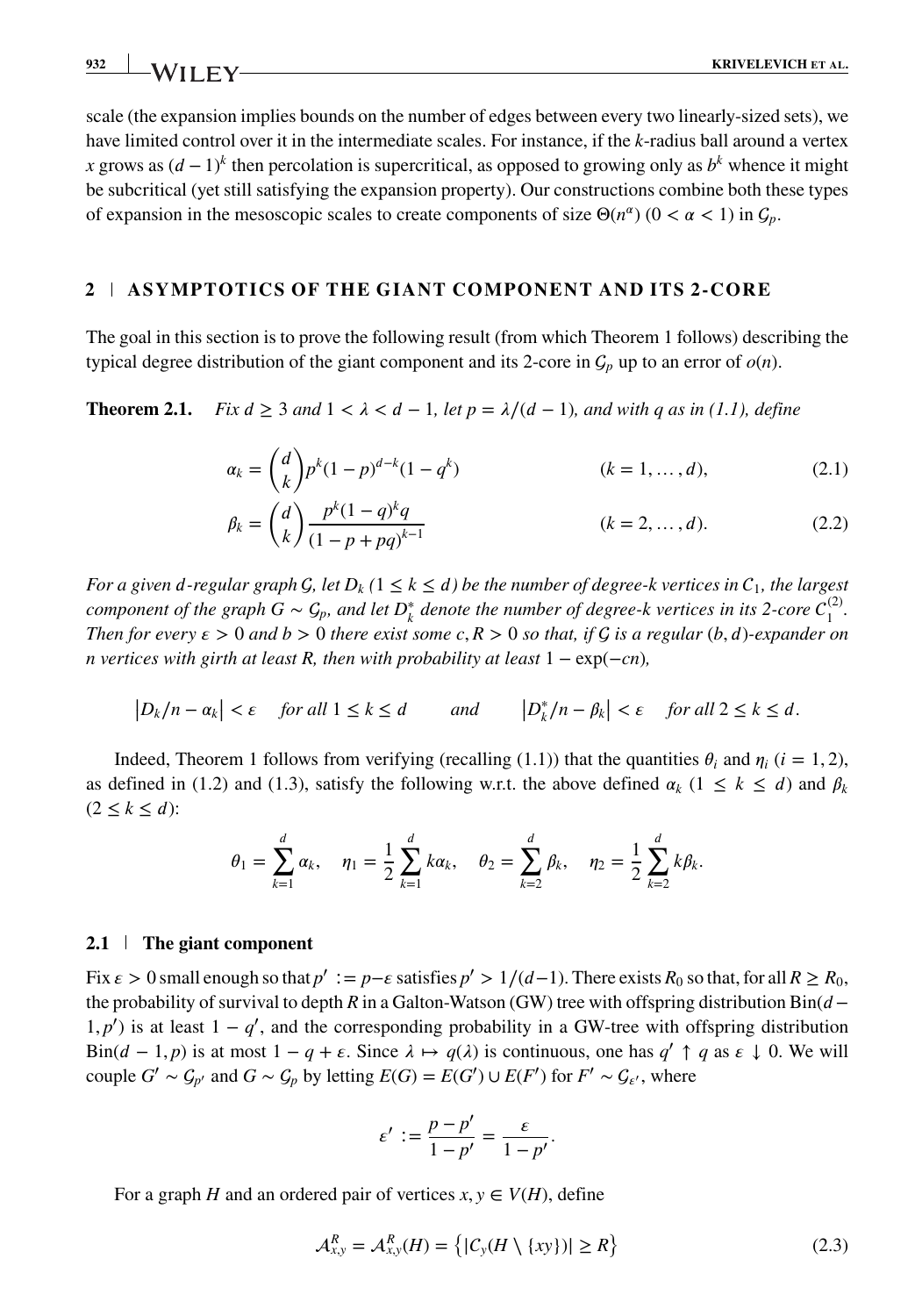(where  $H \setminus \{xy\}$  is obtained by deleting the edge *xy* if present), and for an unordered pair  $x, y \in V(H)$  let

$$
\mathcal{B}_{xy}^R = \mathcal{B}_{xy}^R(H) = (A_{x,y}^R \cup A_{y,x}^R) \cap \{xy \in E(H)\};
$$
\n(2.4)

that is,  $A_{x,y}^R$  says that after removing *xy* (if present) the component of *y* has at least *R* vertices, while  $B_{xy}^R$  says that, in addition to this, after removing *xy* the component of *x* also has at least *R* vertices, and that the edge *xy* does belong to *H*. Further define, for every vertex  $x \in V(H)$ ,

$$
\mathcal{B}_x^R = \bigcup_{y} \left( \mathcal{A}_{x,y}^R \cap \{ xy \in E(H) \} \right). \tag{2.5}
$$

Finally, let

$$
E_1(H) = \{ xy \in E(H) : B_{xy}^R(H) \text{ holds} \},
$$
  
\n
$$
V_1(H) = \{ x \in V(H) : B_x^R(H) \text{ holds} \}.
$$
\n(2.6)

The main result we wish to prove in this subsection is as follows.

**Proposition 2.2.** *For every*  $\epsilon$ ,  $b > 0$  *there exist R and*  $c > 0$  *such that, if*  $\mathcal{G}$  *is a regular*  $(b, d)$ *<i>-expander on n vertices with girth greater than* 2*R, and*  $G \sim \mathcal{G}_p$ *, then* 

$$
\mathbb{P}\Big(\big|E_1(G)\Delta E(C_1(G))\big| > \varepsilon n\Big) \le \exp(-cn),\tag{2.7}
$$

$$
\mathbb{P}\Big(\big|V_1(G)\Delta V(C_1(G))\big| > \varepsilon n\Big) \le \exp(-cn). \tag{2.8}
$$

*Proof.* Observe that, for any graph *H* with maximum degree *d*, if  $|C_x| > dR$  then the vertex *x* must be incident to some *y* such that  $A_{x,y}^R$  holds; similarly, if an edge *xy* belongs to a component of size at least 2*R* then at least one of the events  $A_{x,y}^R$ ,  $A_{y,x}^R$  must hold. That is,

$$
\bigcup \{E(C) : C \text{ is a connected component of } H \text{ with } |C| \ge 2R\} \subseteq E_1(H).
$$
\n
$$
\bigcup \{V(C) : C \text{ is a connected component of } H \text{ with } |C| > dR\} \subseteq V_1(H).
$$
\n
$$
(2.9)
$$

By the assumptions that  $R \ge R_0$  for a large enough  $R_0$  and that the girth is greater than 2*R*,

$$
1 - q \le \mathbb{P}(\mathcal{A}_{x,y}^R(G)) \le 1 - q + \varepsilon, \qquad 1 - q' \le \mathbb{P}(\mathcal{A}_{x,y}^R(G')) \le 1 - q' + \varepsilon.
$$

When  $H \sim \mathcal{G}_p$  or  $H \sim \mathcal{G}_{p'}$ , the standard edge-exposure martingale (see, e.g., [10, sec. 2.4])—noting that adding/deleting an edge influences at most  $2(d-1)^R$  edges—implies via Hoeffding-Azuma that

$$
\mathbb{P}\left(\left|\left|E_1(H)\right| - \mathbb{E}[\left|E_1(H)\right|\right|\right| \ge a\right) \le \exp\left(-\frac{a^2}{4dn(d-1)^{2R}}\right). \tag{2.10}
$$

and similarly,

$$
\mathbb{P}\left(\left|\left|V_1(H)\right|-\mathbb{E}[\left|V_1(H)\right|\right|\right|\geq a\right)\leq \exp\left(-\frac{a^2}{4dn(d-1)^{2R}}\right).
$$
\n(2.11)

Note that, in  $G \sim G_p$ , since the girth of G is greater than 2R (hence  $\mathcal{A}_{x,y}^R$  and  $\mathcal{A}_{y,x}^R$  are independent),

$$
p(1 - q^2) \le \mathbb{P}(\mathcal{B}_{xy}^R) \le p(1 - (q - \varepsilon)^2),
$$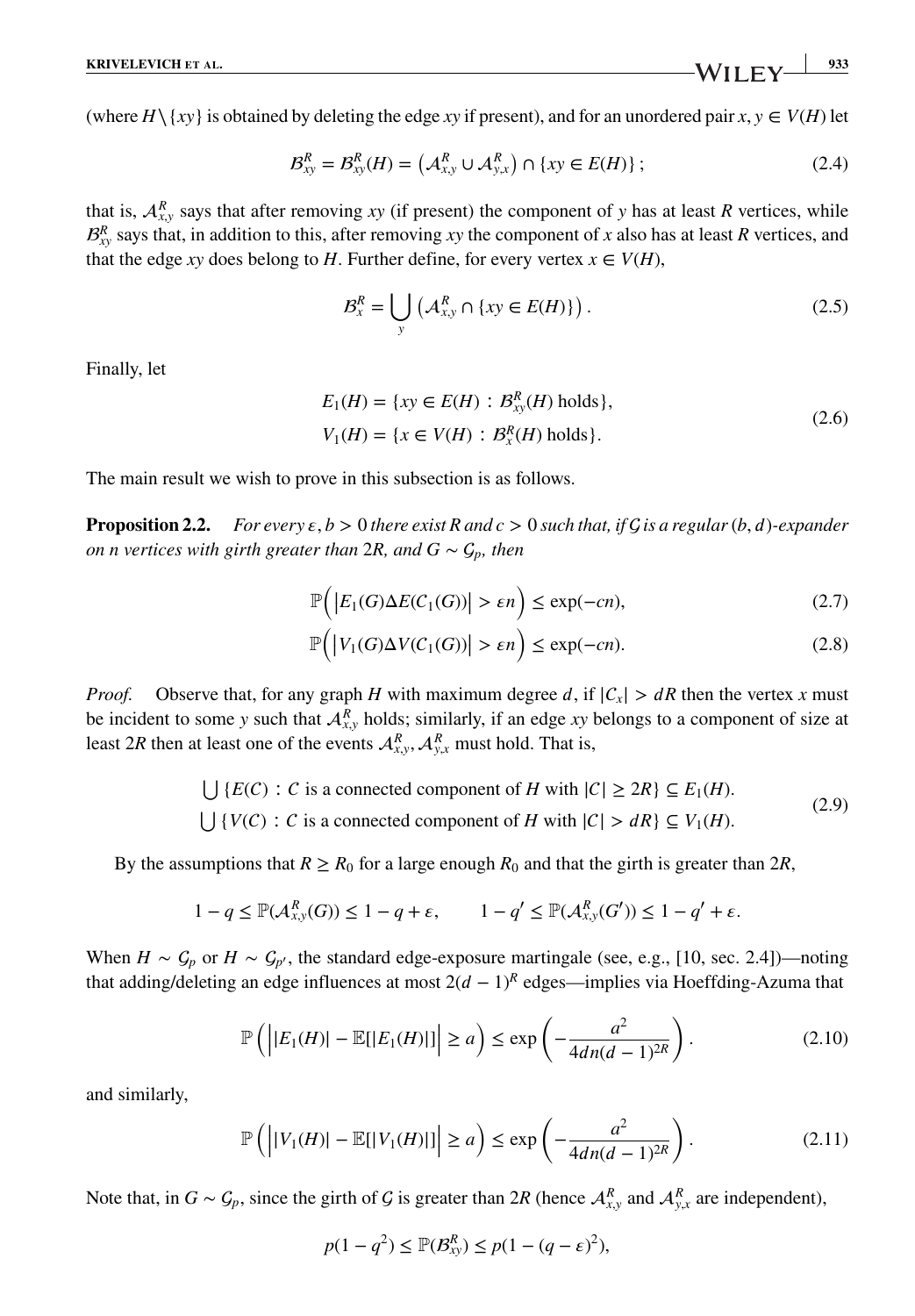and, using that  $q = (1 - p + pq)^{d-1}$  and the mutual independence of  $A_{x,y}^R$  for all neighbors *y* of *x* in *G*,

$$
1 - q(1 - p + pq) \leq \mathbb{P}(B_{x}^{R}) \leq 1 - (1 - p + p(q - \varepsilon))^{d}.
$$

We can therefore deduce that

$$
\frac{1}{2}pd(1-q^2)n \le \mathbb{E}[|E_1(G)|] \le \frac{1}{2}pd(1-(q-\varepsilon)^2)n,
$$
\n(2.12)

$$
(1 - q(1 - p + pq))n \le \mathbb{E}[|V_1(G)|] \le (1 - (1 - p + p(q - \varepsilon))^d)n.
$$
 (2.13)

Combining this with (2.9)-(2.10) implies that, in  $G \sim \mathcal{G}_p$ , with probability at least  $1 - \exp(-cn)$ ,

$$
\sum_{C: |V(C)| \ge 2R} |E(C)| \le |E_1(G)| \le \left(\frac{1}{2}pd(1 - (q - \varepsilon)^2) + \varepsilon\right)n,\tag{2.14}
$$

$$
\sum_{C:|V(C)|>dR} |V(C)| \le |V_1(G)| \le \left(1 - (1 - p + p(q - \varepsilon))^d + \varepsilon\right)n. \tag{2.15}
$$

(In particular, this gives upper bounds on  $|E(C_1(G))|$  and on  $|V(C_1(G))|$ .)

Next, we consider G', and note that using (2.10) and (2.11), together with the analogs of (2.12) and  $(2.13)$  for  $G'$ , yields

$$
\mathbb{P}\left(|E_1(G')| < \left(\frac{1}{2}p'd(1-q'^2) - \varepsilon\right)n\right) \le \exp(-cn),\tag{2.16}
$$

$$
\mathbb{P}\left(|V_1(G')| < (1 - q'(1 - p' + p'q') - \varepsilon)n\right) \le \exp(-cn). \tag{2.17}
$$

*Claim* 2.3. For every  $\epsilon$ ,  $b$ ,  $d > 0$  there exist  $c$ ,  $R > 0$  such that the following holds for large enough *n*. If  $G$  is a regular (*b*, *d*)-expander with *n* vertices, and  $S$  is a collection of disjoint vertex subsets of  $G$ , each of size at least *R*, then the probability that there exist two subsets  $S_1, S_2 \subset S$ , with a total of at least *εn* vertices in each, and no path between them in  $H ∼ G_{\epsilon}$ , is at most exp(−*cn*).

*Proof.* By Menger's Theorem and our hypothesis on the edge expansion of  $\mathcal{G}$ , for every two disjoint subsets  $A, B \subset V(G)$  of size at least *en* each, there are at least *ben* edge-disjoint paths between them in  $\mathcal{G}$ . Since the total number of edges in  $\mathcal{G}$  is  $dn/2$ , it follows that for every two such subsets  $A$ ,  $B$ ,

there are at least 
$$
\left[\frac{b\epsilon}{2}n\right]
$$
 edge-disjoint paths of length at most  $\left\lfloor\frac{d}{b\epsilon}\right\rfloor$  between *A*, *B* in *G*. (2.18)

In particular, this holds for every two subsets  $S_1$  and  $S_2$  of  $S$  each containing at least  $\epsilon n$  vertices. The probability that none of these short paths between  $S_1$  and  $S_2$  survive in  $\mathcal{G}_{\varepsilon}$  is at most

$$
\left(1 - \varepsilon^{d/(b\varepsilon)}\right)^{\frac{1}{2}b\varepsilon n} \le \exp\left[-\frac{1}{2}b\varepsilon^{1+d/b\varepsilon}n\right].
$$

Altogether, a union bound over at most  $2^{2n/R}$  possible pairs of subsets of S shows that the probability that there exist  $S_1$ ,  $S_2$  violating the statement of the claim is at most

$$
\exp\left[\left(R^{-1}2\log 2-\frac{1}{2}b\epsilon^{1+d/b\epsilon}\right)n\right].
$$

Taking *R* large enough completes the proof.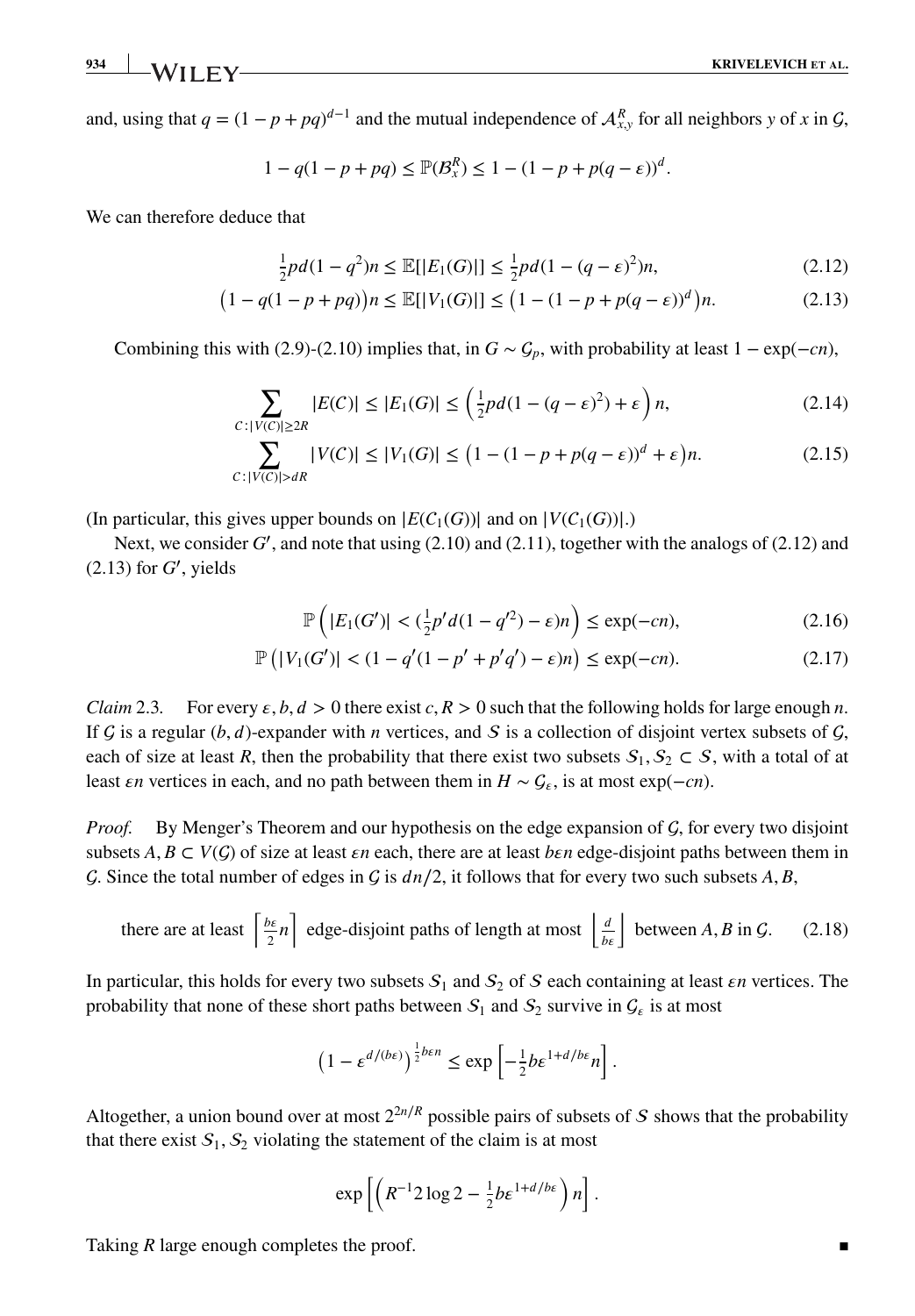**Corollary 2.4.** *For every*  $\varepsilon, b, d > 0$  *there exist*  $c, R > 0$  *so that the following holds for large enough n. If is a regular*(*b,* )*-expander on n vertices with girth greater than* 2*R, then with probability* 1 − *O*(*e*<sup>−</sup>*cn*) *there exists a connected component of G*′ ∪ *F*′ *containing all but at most* 2*n vertices of the set*

$$
\overline{V}_1(G') := \left\{ y \in V(G) : \mathcal{A}_{x,y}^R(G') \text{ holds for some } x \in V(G) \right\}.
$$

In particular, C contains all but at most  $2\varepsilon n$  of the vertices  $V_1(G')$ .

*Proof.* Let  $S(G') = \{C_y(G') : y \in V_1(G')\}$ , noting that every component in  $S(G')$  is of size at least *R* by definition. By Claim 2.3, with probability at least 1−exp(−*cn*), one cannot partition (*G*′ ) into two subsets  $S_1, S_2$ , each of size at least  $\epsilon n$ , such that there will be no path connecting them in  $G = G' \cup F'$ . With this in mind, let *U* be a set of vertices obtained by collecting (in an arbitrary way) connected components of  $S(G')$  in *G*, until  $|U \cap V_1(G')| \ge \varepsilon n$ . Note that  $|U \cap V_1(G')| < \varepsilon n + |C \cap V_1(G')|$ , where *C* is a connected component in *G* (the last one that joined *U*). If  $|C \cap V_1(G')| \leq |V_1(G')| - 2\epsilon n$ , then the sets  $S_1 = U \cap V_1(G')$  and  $S_2 = V_1(G') \setminus U$  (each of size at least  $\epsilon n$ ) violate the above property.

Note that, on the event stated in the above corollary, the component  $C$  contains all but at most 2 $\varepsilon$ *dn* edges of  $E_1(G')$  (losing at most *d* edges per vertex in  $V_1(G') \setminus C$ ). Therefore, using (2.16), with probability at least  $1 - \exp(-cn)$  we have that C is of linear size, and moreover,

$$
|E(C)| > \frac{1}{2}p'd(1-q'^2)n - (2d+1)\varepsilon n.
$$

In particular, the component  $C$  belongs to the set of components in the left-hand side of (2.9), so

$$
E(C) \subseteq E_1(G), \qquad V(C) \subseteq V_1(G).
$$

By (2.14), the total number of edges in all components  $C' \neq C$  with  $|C'| \geq 2R$  is at most

$$
|E_1(G)\setminus E(C)| \leq \left(\frac{1}{2}pd(1-(q-\varepsilon)^2)-\frac{1}{2}p'd(1-q'^2)\right)n+(2d+2)\varepsilon n.
$$

For small enough  $\varepsilon > 0$ , the right-hand is at most  $\tilde{\varepsilon}$ *n*, where  $\tilde{\varepsilon} \downarrow 0$  as  $\varepsilon \downarrow 0$ . The proof of (2.7) is therefore concluded by the fact that, for a small enough  $\epsilon > 0$ , one has  $\tilde{\epsilon} < \eta_1/2$ , whence the total number of edges in components  $C' \neq C$  with  $|C'| \geq 2R$  is strictly less than that in C, thus in fact  $C = C_1$ .

Finally, to establish (2.8), recall that, by (2.17), with probability at least 1 − exp(−*cn*) we have

$$
|V(C)| \ge |V_1(G')| - 2\epsilon n \ge (1 - q'(1 - p' + p'q') - 3\epsilon)n.
$$

Comparing this with the upper bound on  $|V_1(G)|$  in (2.15), and recalling that  $p' \uparrow p$  and  $q' \uparrow q$  as  $\epsilon \downarrow 0$ , thereby concludes the proof of Proposition 2.2.

From the proposition and (2.10) and (2.12), we deduce the required estimate on  $|E(C_1)|$ , while (2.11) and (2.13) analogously imply the required estimate on  $|V(C_1)|$ .

Furthermore, from (2.7) we see that with probability  $1 - \exp(-cn)$ , at most 2 $\epsilon n$  vertices in  $G \sim G_p$ have a discrepancy between their degree in  $C_1$  and that in  $E_1(G)$ . The statement of Theorem 2.1 that  $|D_k/n - \alpha_k|$  <  $\varepsilon$  thus follows from the fact that, for every *x* and  $1 \le k \le d$ , the probability that  $\#{y : xy \in E_1(G)}$  = *k* corresponds to  $\alpha_k$  (up to replacing  $1-q$  by  $1-q+\epsilon$  in that expression), as this event occurs iff *x* has exactly *k* neighbors in *G*, out of which there exists at least one vertex *y* which satisfies  $\{|C_v(C_1 \setminus \{xy\})| \ge R - 1\}$  (up to replacing  $R - 1$  by  $R$  in the case  $k = 1$ ).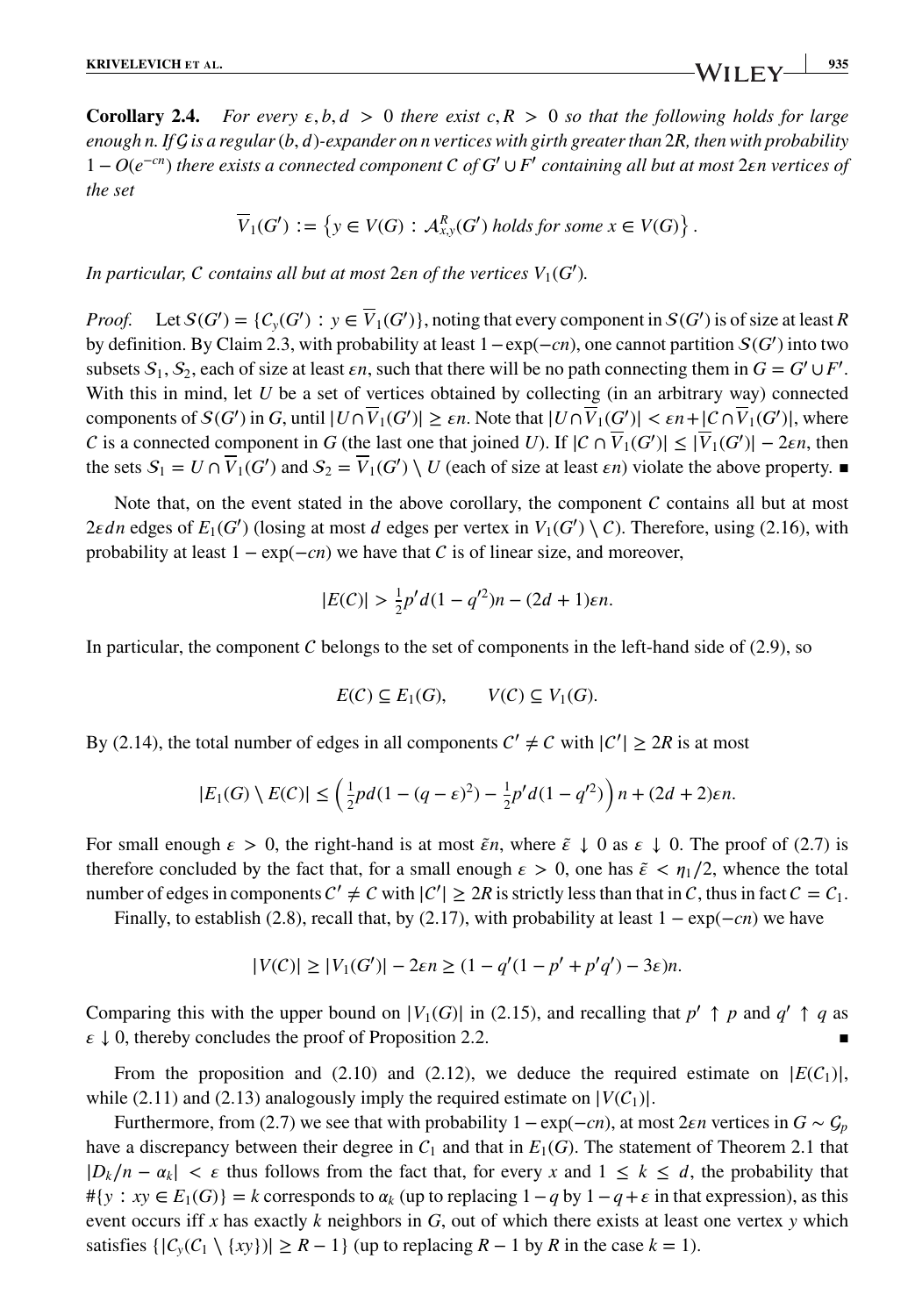#### **2.2 The 2-core of the giant component**

Recall the definition of  $A_{xy}$  in (2.3), and define

$$
E_2(H) = \{ xy \in E(H) : \mathcal{A}_{x,y}^R(H) \cap \mathcal{A}_{y,x}^R(H) \cap \{ xy \in E(H) \} \},
$$
  
\n
$$
V_2(H) = \{ x \in V(H) : xy \in E_2(H) \text{ for some } y \in V(H) \}.
$$
\n(2.19)

The main result we wish to prove in this subsection is the following characterization of the 2-core of a typical random graph  $G \sim G_p$ . It consists of a local rule for inclusion of vertices and edges in  $C_1^{(2)}(G)$ , the 2-core of its largest component, which determines it up to at most  $\epsilon n$  vertices. We also show that all other components contribute a combined total of at most  $\epsilon n$  vertices to the 2-core of *G*. (It is easy to see that, in both cases, a linear error of some  $\varepsilon' n$  vertices must be allowed, for example, when every vertex is part of a cycle of length *O*(*R*).)

**Proposition 2.5.** *For every*  $\varepsilon, b > 0$  *and*  $d \geq 3$  *there exist some* R *and*  $c > 0$  *such that, if*  $G$  *is a regular* (*b*, *d*)*-expander on n vertices with girth greater than* 2*R*, and  $G \sim G_n$ , then

$$
\mathbb{P}\Big(\big|E_2(G)\Delta E(C_1^{(2)}(G))\big| > \varepsilon n\Big) \le \exp(-cn),\tag{2.20}
$$

$$
\mathbb{P}\Big(\big|V_2(G)\Delta V(C_1^{(2)}(G))\big| > \varepsilon n\Big) \le \exp(-cn),\tag{2.21}
$$

*whereas*

$$
\mathbb{P}\Big(\sum_{i\geq 2} |C_i^{(2)}(G)| > \varepsilon n\Big) \leq \exp(-cn). \tag{2.22}
$$

*Proof.* First observe that, for any graph *H* with girth greater than 2*R*,

$$
\bigcup \{ E(C^{(2)}) : C = C_x(H) \text{ for some } x \in V(H) \} \subset E_2(H);
$$

indeed, for any such *H* and edge  $xy \in E(H)$ , if  $\mathcal{A}_{x,y}^R$  does not hold then the component  $C_y(H \setminus \{xy\})$ has size less than *R*, and hence it is a tree by the girth assumption, so *xy* cannot belong to the 2-core. In particular,

$$
\bigcup_{i\geq 1} E(C_i^{(2)}(G)) \subset E_2(G) \quad \text{and} \quad \bigcup_{i\geq 1} V(C_i^{(2)}(G)) \subset V_2(G). \tag{2.23}
$$

Establishing the following bound (for some *R*, *c* depending on *b*, *d*,  $\varepsilon$ ) will allow us to conclude the proof:

$$
\mathbb{P}\left(|E(C_1^{(2)}(G))| > (1 - \varepsilon)\frac{1}{2}dp(1 - q)^2n\right) = 1 - O(\exp(-cn)).\tag{2.24}
$$

In order to see that this indeed implies the statement of the proposition, note that, as in the argument preceding (2.10), applying Hoeffding's inequality to the appropriate edge-exposure martingale (where the Lipschitz constant is as before) implies that, if  $G \sim \mathcal{G}_p$  then

$$
\mathbb{P}(|E_2(G)| - \mathbb{E}[|E_2(G)|]| \ge a) \le \exp\left(-\frac{a^2}{4dn(d-1)^{2R}}\right),\tag{2.25}
$$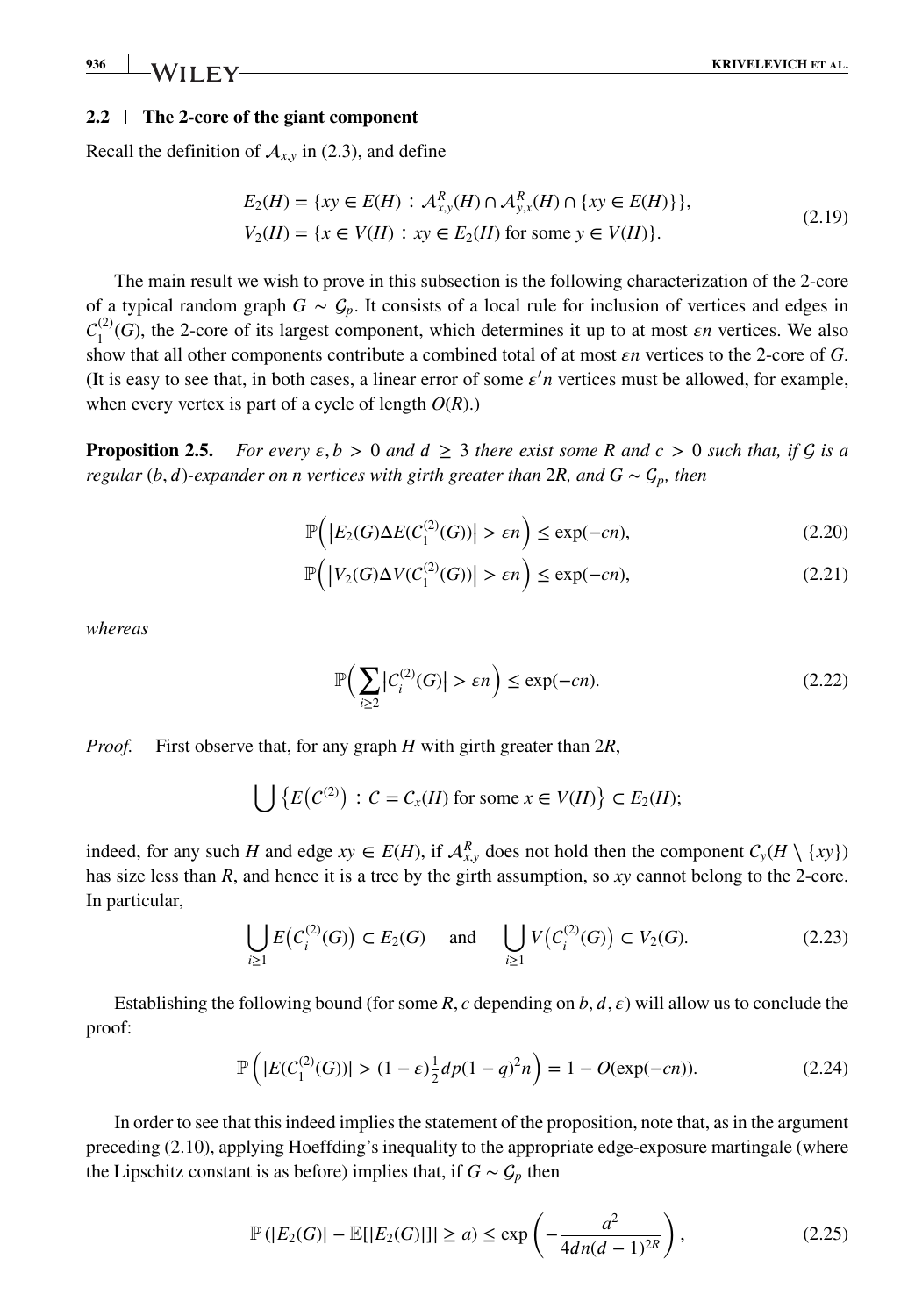where

$$
\frac{1}{2}dp(1-q)^2n \le \mathbb{E}[|E_2(G)|] \le \frac{1}{2}dp(1-q+\epsilon)^2n;\tag{2.26}
$$

thus, the combination of (2.23) and (2.24) will indeed imply (2.20), and in particular will also give (2.21), as well as the upper bound (2.22) on the cumulative size of the 2-cores of  $C_i^{(2)}(G)$  for  $i > 1$ .

It remains to prove (2.24). As before, let  $p' = p - \varepsilon > 1/(d - 1)$  where  $\varepsilon' = \varepsilon/(1 - p')$  such that, if we take  $G' \sim G_{p'}$  and  $F' \sim G_{\epsilon'}$  then we can produce  $G \sim G_p$  via  $E(F') \cup E(G')$ . The key to the proof would be to randomly partition  $E(G)$  into  $E_B \cup E_R$ —denoting  $E_B$  as BLUE edges and  $E_R$  as RED edges—and then connect the appropriate proportion of edges  $(x, y) \in E(G)$  in the giant component  $C_1(G)$  via one BLUE edge *e* and one RED path to establish that  $e \in E(C_1^{(2)}(G))$ . In what follows, if *H* is a subgraph of  $G$ , we let  $H_B$  denote the (BLUE) subgraph of  $H$  whose edges are  $E(H) \cap E_B$  and, similarly, we let  $H_R$  denote the (RED) subgraph of *H* whose edges are  $E(H) \cap E_R$ .

*Remark* 2.6. In principle, to show that  $e \in E_2(G')$  is also in  $E(C_1^{(2)}(G))$ , one would only need to show that  $e \in C_1$  and provide a path that connects the two clusters—each of size at least *R*—that are at its endpoints *without using said edge*. However, we must resort to witnesses in the form of a RED path between the endpoints *x, y* of the edge *e* which itself is BLUE due to our mechanism to guarantee that  $e \in C_1$ : the latter uses sprinkling (new edges in F') to connect large clusters (ones of size at least  $R$ ) to one another, and potentially might use, for instance, the edge  $e$  to connect the clusters of  $x$  and  $y$ . To remedy this, we independently color each edge of  $\mathcal G$  in BLUE with some probability  $\hat{\epsilon}$ , for a lower bound on the number of BLUE edges in  $C_1^{(2)}(G)$ , which will turn out to be asymptotically tight, despite insisting on sprinkling only RED edges to connect the large clusters (see Remark 2.12).

The random partition  $E(G) = E_B \cup E_R$  is defined as follows: we let each  $e \in E(G)$ , independently, belong to  $E_B$  with probability  $\hat{\epsilon}$ , given by

$$
\hat{\varepsilon} := 3d\sqrt{\varepsilon},\tag{2.27}
$$

and further suppose that

$$
\hat{\varepsilon} < \frac{1}{4} (24d)^{-2/b},\tag{2.28}
$$

which we may assume w.l.o.g. since the event we wish to estimate in (2.24) is monotone in  $\varepsilon$ .

Our goal will be to show that the edges in the set

$$
\widehat{\mathcal{U}} := \left\{ e \in E(G'_{\mathsf{B}}) : \mathcal{A}^R_{x,y}(G'_{\mathsf{R}}) \cap \mathcal{A}^R_{y,x}(G'_{\mathsf{R}}) \text{ holds} \right\}
$$

represent, up to an arbitrarily small error, an  $\hat{\epsilon}$ -proportion of the 2-core  $C_1^{(2)}(G)$ . This would entail adapting our strategy of connecting small components via sprinkling to be restricted to RED edges (so we could guarantee  $e \in \widehat{U}$  would be part of a cycle), towards which we introduce the following notion.

**Definition 2.7** (*k*-Thick subsets). We say a subset *S* of vertices of a graph *H* is *k*-thick if there exists a collection  ${S_i}$  of disjoint connected subsets of *H*, each of size at least *k*, such that  $S = \bigcup S_i$ .

The idea behind this definition is that, although  $\mathcal{G}_R$  is not an expander—for instance, it contains a linear proportion of isolated vertices—w.h.p., sets that are  $k$ -thick maintain edge expansion in  $\mathcal{G}_R$ :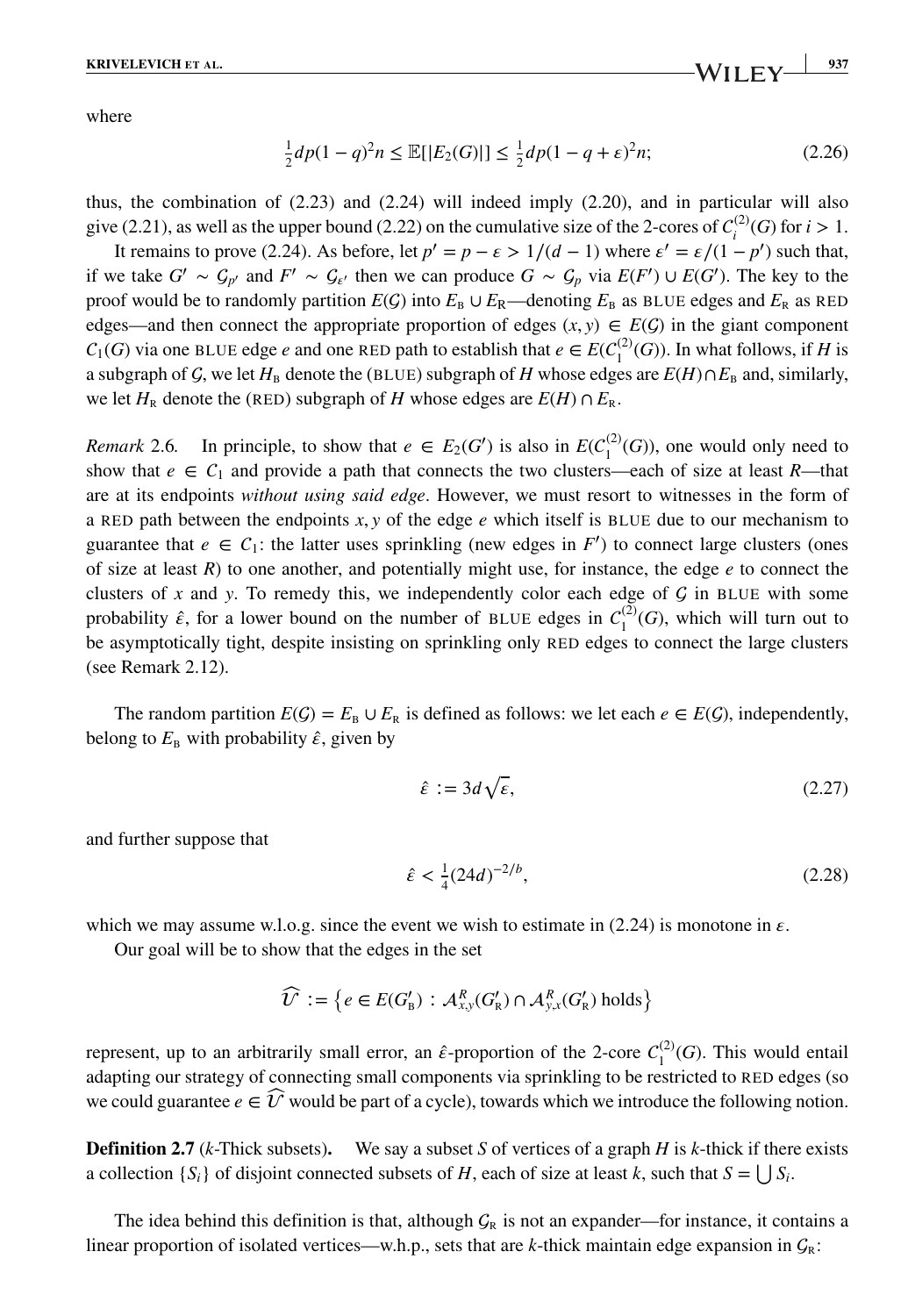**938 KRIVELEVICH ET AL. KRIVELEVICH ET AL.** 

*Claim* 2.8. Let G be a regular  $(b, d)$ -expander on *n* vertices, let  $\varepsilon > 0$  and set  $E_{\rm B}$ ,  $E_{\rm R}$  as above for  $\hat{\varepsilon}$ as in (2.27). There exists  $k(\varepsilon, b, d)$  such that, with probability  $1 - O(2^{-\varepsilon n})$ ,

$$
\# \{ (x, y) \in E_R : x \in S, y \in S^c \} \ge \frac{1}{2} b |S| \quad \text{for every } k \text{-thick } S \subset V(G) \text{ with } \varepsilon n \le |S| \le n/2. \tag{2.29}
$$

*Proof.* By the edge expansion assumption, the probability that a given *k*-thick subset *S* as above—denoting its size by *s*—violates the statement of the claim, is at most

$$
\binom{\lceil bs \rceil}{\lceil bs/2 \rceil} \hat{\varepsilon}^{bs/2} \leq \left[ (4 + o(1))\hat{\varepsilon} \right]^{bs/2}.
$$

On the other hand, if  $m = \lceil s/k \rceil$ , then there are at most  $2^{2s} {n \choose m} (ed)^s$  such subsets, as we may enumerate over all possible ways to write  $s = s_1 + \cdots + s_m$  for the subset sizes (some possibly empty; there are at most *m* components since nonempty ones have size at least  $k$ ), and then for each subset  $S_i$  we first root it in some  $v_i \in V(G)$ —the total number of choices of these roots would be  $\binom{n}{m}$ —and then specify its spanning tree out of at most  $(ed)^{s_i}$  options (as all degrees are at most  $d$ ; see, e.g., [5, Lem. 2]).

Hence, the probability that there exists some set *S* violating the statement of the claim is at most

$$
\sum_{\varepsilon n \le s \le n/2} \left[ (1+o(1)) \left( \frac{en}{s/k} \right)^{1/k+o(1)} 4ed(4\hat{\varepsilon})^{b/2} \right]^s \le \sum_{s \ge \varepsilon n} \left[ 12d(4\hat{\varepsilon})^{b/2} \right]^s \le \sum_{s \ge \varepsilon n} 2^{-s} = O(2^{-\varepsilon n}),
$$

where we used that *k* is large enough such that  $4e(e\epsilon^{-1}k)^{1/k}$  < 12, as well as (2.28). ■

Using the above claim, we can produce a version of Claim 2.3 that will only consider  $E_R$  for sprinkling.

*Claim* 2.9. For every  $b, d, \epsilon > 0$  there are  $k, c > 0$  such that the following holds. If G is a regular  $(b, d)$ -expander on *n* vertices,  $E(G) = E_B \cup E_R$  satisfying (2.29), S is a family of disjoint connected subsets of  $\mathcal{G}$ , each of size at least  $k$ , and  $H \sim \mathcal{G}_\varepsilon$  independently, then with probability  $1 - \exp(-cn)$ , every two subsets  $S_1$ ,  $S_2$  of S, with at least  $\epsilon n$  vertices in each, are connected by a path in  $H_R$ .

*Proof.* Each of the subsets  $S_1$  and  $S_2$  addressed by the claim is by definition *k*-thick in  $G$  (by the hypothesis on S) and contains at least *en* vertices. Thus, for any such  $S_1$  and  $S_2$ , if  $(U, U^c)$  is a minimal cut separating these subsets of vertices in  $C_R$  (i.e.,  $S_1 \subset U$  and  $S_2 \subset U^c$  for *U* minimizing the number of edges between *U*,  $U^c$  in  $E_R$ ) then w.l.o.g. *U* is also *k*-thick and  $|U| \le n/2$  (suppose *U* is the smaller part of the cut; we proceed by moving vertices that are not connected to  $S_1$  from *U* to  $U^c$ , noting that this would not increase the cut size). Hence, (2.29) implies that there are, with probability  $1 - O(2^{-\epsilon n})$ , at least  $\frac{1}{2}$ *ebn* edges in this cut. By Menger's Theorem, as in the proof of Claim 2.3, we thus conclude that (2.18) holds for  $A = S_1$  and  $B = S_2$  with  $b/2$  replacing *b*, and the rest of the argument in the proof of Claim 2.3 holds as before (with  $b$  replaced by  $b/2$ ).

Following the same short proof of Corollary 2.4 with the single modification of using the above claim instead of Claim 2.3 now yields its following analog w.r.t. sprinkling only RED edges.

**Corollary 2.10.** For every b,  $d, \varepsilon > 0$  there are c,  $R > 0$  so that the following holds. If  $\mathcal G$  is a regular  $(b, d)$ -expander on n vertices with girth greater than 2*R*, and  $E(G) = E_B \cup E_R$  satisfies (2.29), then with *probability*  $1 - O(e^{-cn})$ , there is a component  $C$  of  $G'_{R} \cup F'_{R}$  containing all but at most  $2\varepsilon n$  vertices of

$$
\overline{V}_1(G'_{\mathsf{R}}) := \left\{ y \in V(G) : \mathcal{A}_{x,y}^R(G'_{\mathsf{R}}) \text{ holds for some } x \in V(G) \right\}.
$$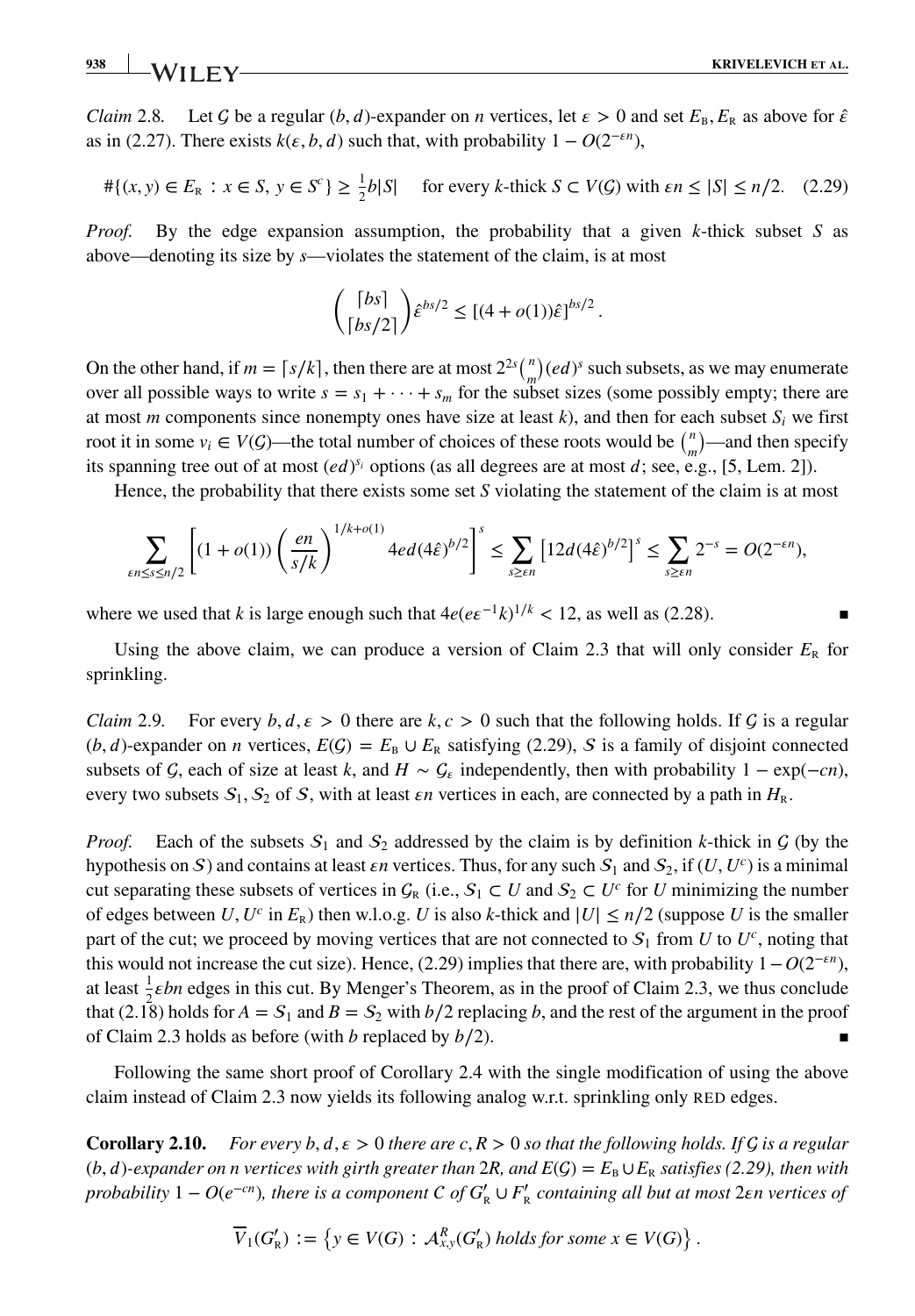Condition on the partition of  $E(G)$  into  $E_B \cup E_R$ , and suppose that (2.29) holds (which occurs with probability  $1-O(\exp(-cn))$  as per Claim 2.8). Observe that if  $e = (x, y) \in \widehat{U}$  then  $x, y \in \overline{V}_1(G'_{\mathbb{R}})$  thanks to the events  $\mathcal{A}_{y,x}^R(G'_{R}), \mathcal{A}_{x,y}^R(G'_{R})$ , respectively. By the last corollary, with probability 1 − *O*(exp(−*cn*)), all the edges of  $\widehat{U}$  up to at most  $2d\epsilon n$  will thus belong to some component  $C$  of  $G' \cup F'_{R}$ . Moreover, each such edge is BLUE, and its endpoints will be connected in *C* by a RED path (in  $G'_{R} \cup F'_{R}$ ). In particular, with probability  $1 - O(\exp(-cn))$ , all but at most  $2d\epsilon n$  edges of  $\widehat{U}$  are in the 2-core of C.

Note that, as argued above (2.12), the girth assumption on *G* implies that the events  $\mathcal{A}_{x,y}^R$  and  $\mathcal{A}_{y,x}^R$ are independent, and by their definition these are also independent of the event  $\{(x, y) \in E_B\}$  (which occurs with probability  $\hat{\epsilon}$ ). Therefore, our bounds on  $\mathbb{P}(\mathcal{A}_{x,y}^R)$  yield

$$
\frac{1}{2}dp'(1-q')^2\hat{\epsilon}n \leq \mathbb{E}|\widehat{\mathcal{U}}| \leq \frac{1}{2}dp'(1-q'+\epsilon)^2\hat{\epsilon}n,
$$

and, as argued before, the standard concentration estimate via the edge-exposure martingale yields

$$
\mathbb{P}\left(\left|\left|\widehat{U}\right|-\mathbb{E}|\widehat{U}|\right|\geq a\right)\leq \exp\left(-\frac{a^2}{4dn(d-1)^{2R}}\right),\right.
$$

so that, in particular, for some  $c(\epsilon, d, R) > 0$  and every sufficiently large *n*,

$$
\mathbb{P}\left(|\widehat{U}| \geq \frac{1}{2}dp'(1-q')^2\widehat{\epsilon}n - \epsilon n\right) = 1 - O(\exp(-cn)).
$$

In conclusion, the aforementioned single (linear) component  $c$  with most of the edges of  $\widehat{\mathcal{U}}$  must w.h.p. be the largest component  $C_1$  in light of our result in the previous section.

Denoting the number of edges and BLUE edges in the 2-core of  $C_1(G)$ , respectively, by

$$
M := \left| E(C_1^{(2)}(G)) \right| \quad \text{and} \quad \widehat{M} := \left| E(C_1^{(2)}(G)) \cap E_{\mathbb{B}} \right|,
$$

we conclude from the above analysis of  $\widehat{U}$  that, for some  $c(\varepsilon, d, R) > 0$ ,

$$
\mathbb{P}\left(\widehat{M}\geq \frac{1}{2}dp'(1-q')^2\widehat{\epsilon}n-(2d+1)\epsilon n\right)=1-O(\exp(-cn)).
$$

At the same time, since the partition  $E(G) = E_B \cup E_R$  was performed independently of  $G \sim G_p$ , we have that, conditional on *G*, the random variable  $\hat{M}$  is distributed as  $\text{Bin}(M, \hat{\varepsilon})$ . In particular,

$$
\mathbb{P}\left(\widehat{M} \le M\widehat{\epsilon} + \varepsilon n \mid G\right) \ge 1 - \exp\left[-(\varepsilon n)^2/(2M)\right] \ge 1 - \exp\left[-(\varepsilon^2/d)n\right]
$$

by Hoeffding's inequality and the fact that  $M \leq dn/2$  deterministically. Combining the last two inequalities, it follows that, for some  $c(\varepsilon, d, R) > 0$ ,

$$
\mathbb{P}\left(M \ge \frac{1}{2}dp'(1-q')^2n - (2d+2)(\varepsilon/\hat{\varepsilon})n\right) = 1 - O(\exp(-cn)),
$$

and the fact that  $\left(\frac{2d+2}{\epsilon\right) < \sqrt{\epsilon}$  by our definition of  $\hat{\epsilon}$  in (2.27) (so that, with this probability,  $M \ge$ 1  $\frac{1}{2}dp'(1-q')^2n-\sqrt{\epsilon}n$ , whereas before,  $\frac{1}{2}dp'(1-q')^2$  →  $\frac{1}{2}dp(1-q)^2$  as  $\epsilon \to 0$ ) now establishes (2.24) and thereby concludes the proof of Proposition  $(2.5)$ .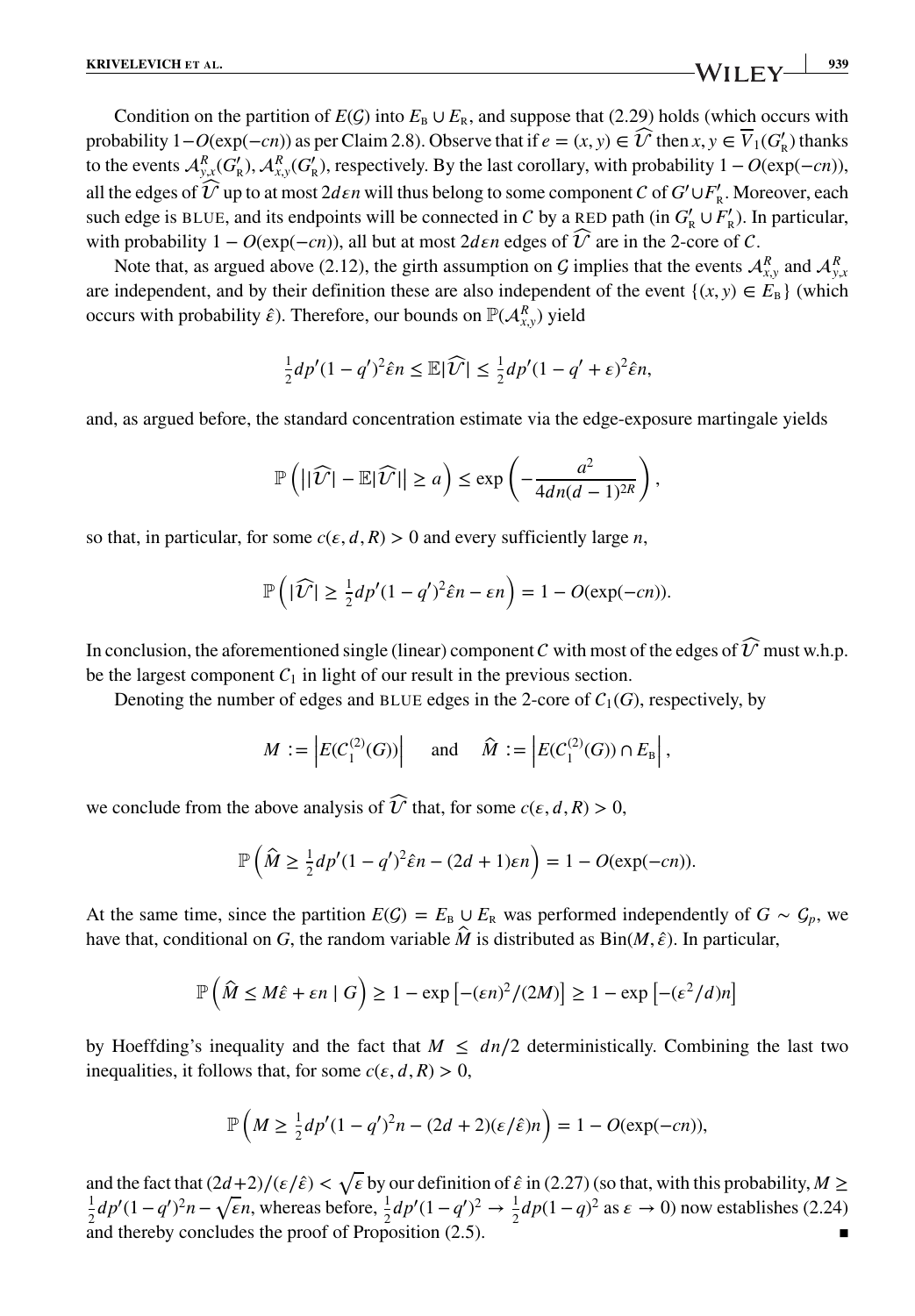*Remark* 2.11. Note that our lower bound on  $|C_1^{(2)}(G)|$ —which was tight up to at most *εn* vertices—consisted of edges in the 2-core that lie on a cycle; thus, w.h.p. there are at most *n* bridges in  $C_1^{(2)}(G)$ .

*Remark* 2.12. A subtler aspect of the lower bound on  $|C_1^{(2)}(G)|$  is that counted edges that are BLUE and lie on cycles that, apart from this edge, are entirely RED; up to an arbitrarily small error, this matched the correct number of edges in  $C_1^{(2)}(G)$ , where edges may lie on cycles that have mixed colors, thus the effect of such mixed cycles is negligible! It is important to note that this is *not* the case for the number of such cycles (e.g., consider the case when the girth tends to infinity), but rather for the sake of determining whether a given edge is contained in such a cycle.

From Proposition 2.5, Equations (2.20), and (2.25) and (2.26), we deduce the required estimate on  $|E(C_1^{(2)})|$ . Moreover, with probability  $1 - \exp(-cn)$ , at most  $2\epsilon n$  vertices in  $G \sim C_p$  have a discrepancy between their degrees in  $C_1^{(2)}(G)$  and in  $E_2(G)$ . As before, the statement of Theorem 2.1 that  $|D_k^*/n - \beta_k| < \varepsilon$  follows from the fact that, for every *x* and  $k \ge 2$ , the probability that  $#{y : xy ∈ E_2(G)} = k$  corresponds to  $\beta_k$ , as this occurs iff *x* has exactly *k* neighbors *y* in *G* such that  $\{ |C_y(C_1^{(2)} \setminus \{xy\})| \ge R \}$ . (By (1.1), the expression for  $\beta_k$  in (2.2) equals  $\binom{d}{k} p^k (1 - q)^k (1 - p + pq)^{d-k}$ , that is,  $\mathbb{P}(\text{Bin}(d, p(1 - q)) = k)$ .

### **3 SECOND LARGEST COMPONENT**

#### **3.1 Proof of Theorem 2**

Fix  $d \ge 3$  and  $R \ge 1$ , and let  $\frac{1}{d-1} < p < 1$  and  $0 < \alpha < 1$ . We need the following result, which (although it may be proved directly) follows immediately from our results in Section 2.

*Claim* 3.1. For every *b* > 0,  $d \ge 3$  and  $\frac{1}{d-1} < p < 1$  there exist some  $c, \delta, \varepsilon, R > 0$  such that, if  $\mathcal{G} = (V, E)$  is a regular  $(b, d)$ -expander on *n* vertices with girth at least *R*, then there exists a subset *M* of at least *on* vertex-disjoint edges of G such that the graph  $\mathcal{G}_0 = (V, E \setminus M)$  satisfies that  $G_0 \sim (\mathcal{G}_0)_p$ contains a connected component of size at least  $\epsilon n$  with probability  $1 - O(e^{-cn})$ .

*Proof.* Using the notation in Section 2.2, let each edge in  $\mathcal G$  be BLUE independently with probability  $\hat{\epsilon}$ , as defined in (2.27) and RED otherwise; denote the RED and BLUE edges by  $E_R$  and  $E_B$ , respectively. Corollary 2.10 guarantees that, with probability  $1 - O(e^{-cn})$ , the red graph  $G_R = (V, E_R)$  satisfies that  $G_R \sim (G_R)_p$  contains a component of size *en* for some  $\epsilon > 0$ . Finally,  $E_B$  is of size at least  $(\hat{\epsilon}/2)dn/2$ with probability 1 −  $O(e^{-cn})$ , whence, in particular, it contains a matching *M* of size at least  $\hat{\epsilon}n/4$ . ■

Our construction of a regular  $(b, d)$ -expander  $G$  on  $n$  vertices is as follows.

- Fix some arbitrary  $b_1 > 0$ . Let  $R_1$  be the maximum of R and the girth requirement from Theorem 1 w.r.t.  $\varepsilon = \theta_1/2$ , and construct an expander  $H_1$  on  $n_1 \times n^{\alpha}$  vertices with girth at least  $R_1$ , where  $\hat{n}_1 \times n^{\alpha}$  vertices have degree 2 and the rest have degree d, in the following way: As per Claim 3.1, let *H*<sub>1</sub> be obtained from a regular  $(b_1, d)$ -expander on  $n_1 = |n^{\alpha}|$  vertices with girth at least  $R_1$  by subdividing each of the edges of *M* (given by that claim) into a path of length 2 via a new degree-2 vertex (for a total of  $\hat{n}_1 \approx n^\alpha$  new degree-2 vertices). Let  $\hat{V}_1$  denote the  $\hat{n}_1$  vertices of degree 2 in  $H_1$ .
- On each vertex  $v \in V_1$  in  $H_1$ : connect it via new edges to  $d-2$  new  $(d-1)$ -ary trees  $T_v$ , each of depth

$$
h = \left\lceil \frac{1}{2} (1 - \alpha) \log_{d-1} n \right\rceil.
$$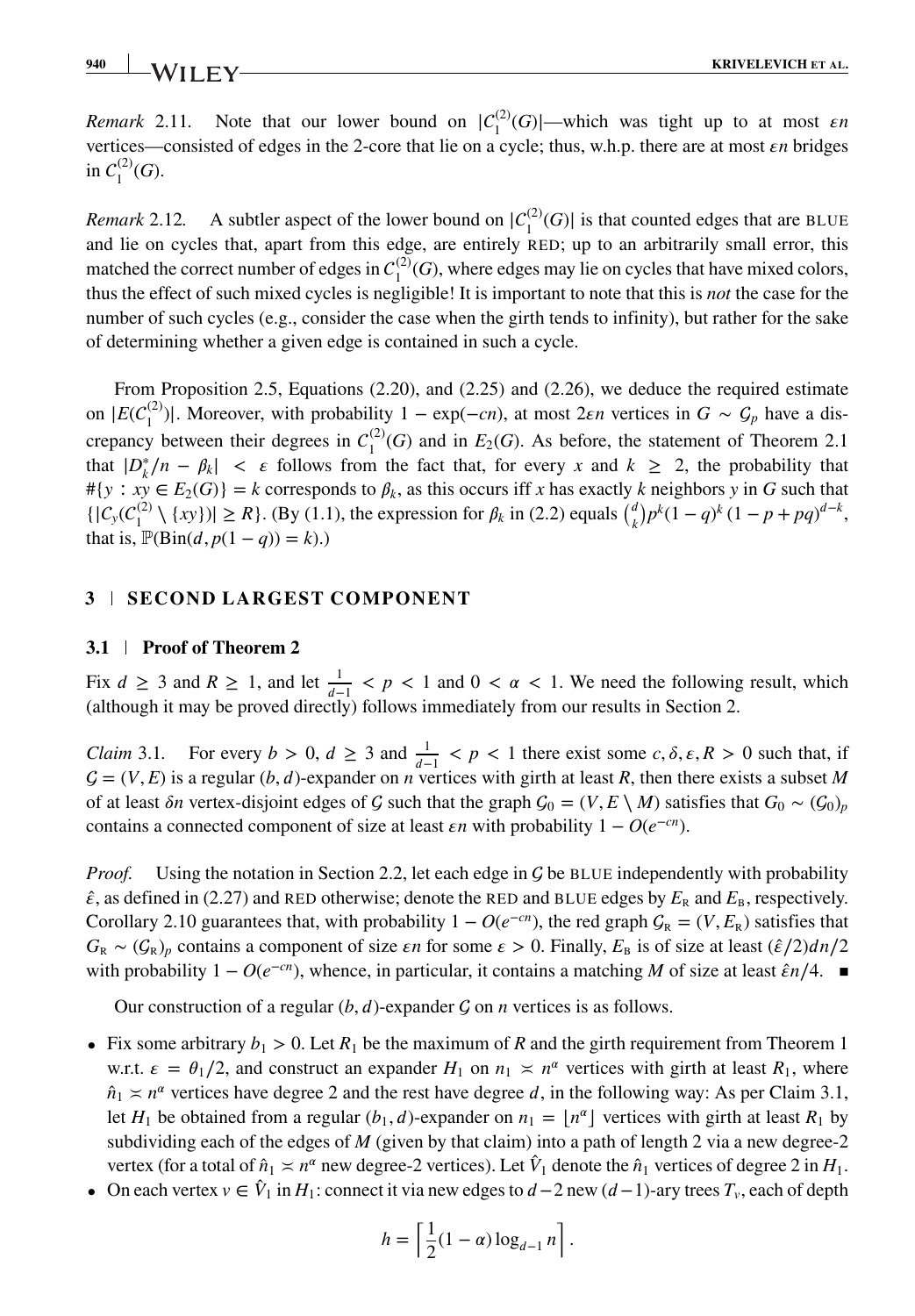• Let *F* be a *d*-regular graph on *m* vertices, for some fixed *m*, with girth at least  $R$ —e.g., for concreteness, the Erdős-Sachs [9] graph—and an arbitrary edge  $(x, y)$  removed from it. Take

$$
L = \left[ \frac{2 + \alpha}{(1 - \alpha) \log_{d-1}(1/p)} \right],
$$

and replace every edge  $(a, b)$  of each  $(d - 1)$ -tree  $T_v$  by a path of *L* copies of *F* (with  $\{(x_i, y_i)\}_{i=1}^L$ denoting their deleted edges), where adjacent copies have  $y_i$  connected to  $x_{i+1}$  by a new edge, the vertex *a* is connected by a new edge to  $x_1$ , and *b* is connected by a new edge to  $y_L$ .

Note that this did not modify any of the degrees in the original vertices of the  $(d - 1)$ -ary tree  $T<sub>v</sub>$  (which are thus *d* everywhere except for the degree-1 leaves).

• Identify each of the  $\hat{n}_2 \ge n^{\frac{1}{2}(1+\alpha)}$  total leaves in all trees  $T_\nu$  as above, in an arbitrary way, to the vertices of one final regular  $b_2$ -expander  $H_2$  with  $\hat{n}_2$  vertices of degree  $d-1$  and  $n_2$  vertices of degree d, whose girth is at least  $R_1$ , where  $n_2 \ge n$  is such that altogether there are *n* vertices.

It is easy to see that the G is a regular  $(b, d)$ -expander for some fixed  $b > 0$ , depending only on  $b_1, b_2, d$ , as every set of *s* vertices must have at least *s*/3 vertices belong either to  $H_1$ , or to the interior vertices of the trees  $\{T_v : v \in H_1\}$ , or to  $H_2$ , thus the required expansion can be inferred from the one within that corresponding expander (out of the three) by itself. It remains to examine  $\mathcal{G}_p$ .

By Theorem 1, the size of the largest component  $C_1$  in  $(H_1)_p$  is of order  $n^{\alpha}$  (thanks to Claim 3.1) with probability at least  $1 - \exp(-cn^{\alpha})$ . Each vertex *v* of this component connects to  $H_2$  in  $G_p$  (i.e., there is a path in  $(T_v)_p$  from the root to one of the leaves) with probability at most  $(d-1)^h p^{hL}$ ; thus, the probability that  $H_1$  is connected to  $H_2$  in  $G_p$  is at most

$$
\hat{n}_2 p^{hL} \asymp n^{(1+\alpha)/2} p^{hL} \le n^{-1/2} = o(1).
$$

Furthermore, the size of this augmented component in  $G_p$  is stochastically dominated by the combined size of  $O(n^{\alpha})$  i.i.d. GW-trees with offspring distribution Bin( $d - 1$ ,  $p^L$ ) (multiplied by an extra factor of  $L|V(F)| = O(1)$  due to the *L* copies of the graph *F*). Since  $p^L < d^{-2}$ , in particular these GW-trees are subcritical, hence the size of this component is of order  $n^{\alpha}$  w.h.p.

On the other hand, the entire graph has girth at least  $R$  and is a  $d$ -regular expander, hence contains a linear component with probability at least  $1 - \exp(-cn)$  by Theorem 1.

*Remark* 3.2. In the above construction, unlike the case of  $G(n, p)$ , some edges can have a polynomially small probability of belonging to the giant, even though the girth can be made arbitrarily large and in particular the local neighborhoods (to an arbitrary distance) look all alike.

#### **3.2 Proof of Theorem 3**

The basic building block in the construction, which was already used for the construction in the proof of Theorem 2, is the tree  $T(k, h, h^*, L^*)$ , for integers  $k \geq 2$  and  $h, h^*, L^* \geq 1$ , obtained by

- (a) taking a *k*-ary tree with *h* levels, and
- (b) subdividing all edges between parent nodes in the last  $h^*$  levels (i.e., in every level  $j \geq h h^*$ ) and their children to a path of length *L*<sup>∗</sup>.

Let  $0 < p < 1$ , fix some sufficiently small  $\varepsilon > 0$ , and set

$$
d := \lceil (1/p)^{2/\varepsilon} \rceil, \tag{3.1}
$$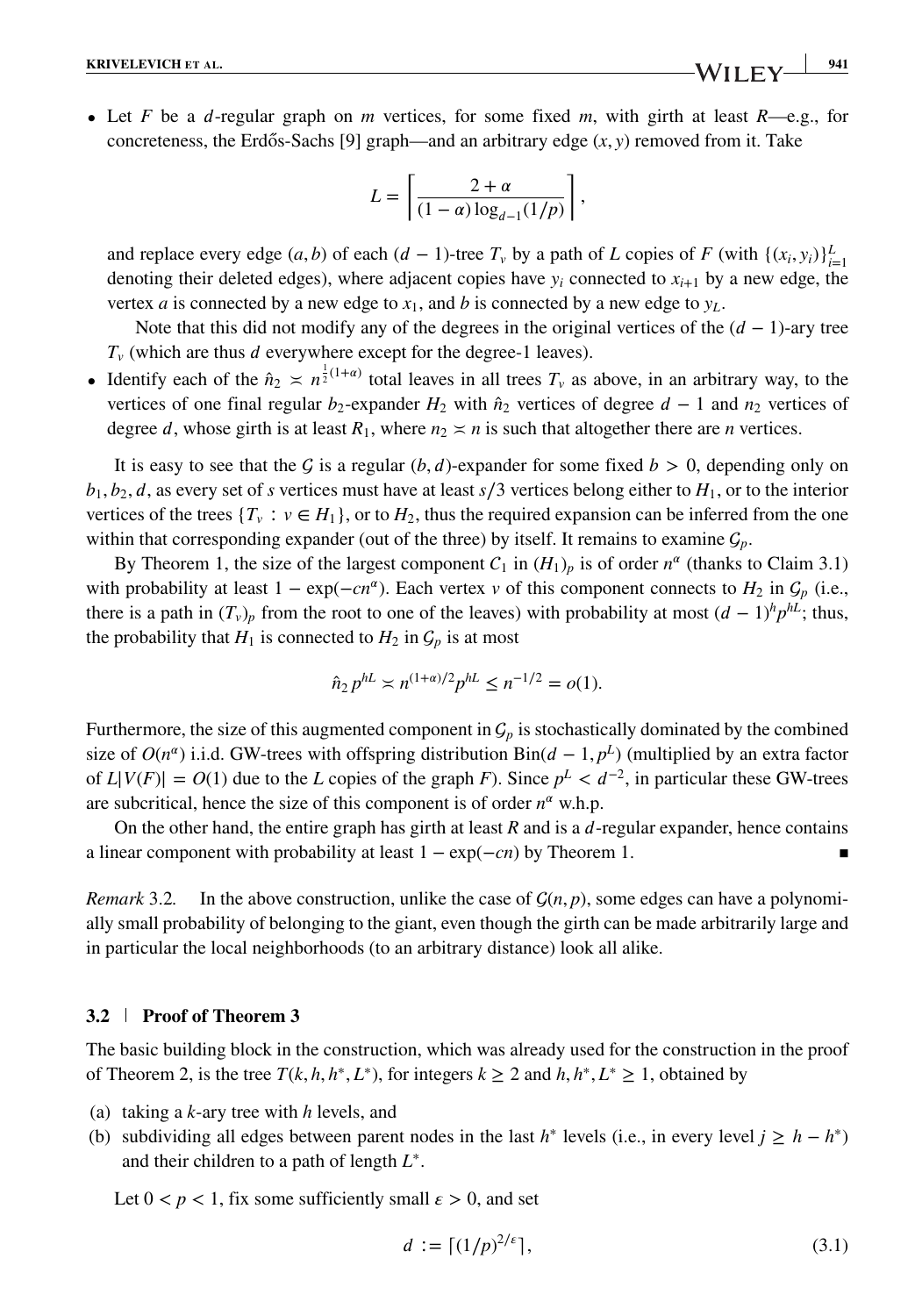and define

$$
h_n := \lfloor \log_d n \rfloor, \quad \alpha := \left\lceil \varepsilon^{-1} \log_{1/p} d \right\rceil, \quad \beta := \left\lceil 2 \log_{1/p} d \right\rceil.
$$

With these notations, our construction is the following graph  $G$  on  $|V(G)| \simeq n$  vertices.

- (i) Let  $T_1 = T(d, h_n, \lfloor \varepsilon h_n \rfloor, \alpha)$ . Denote its root by *v* and its leaves by  $\{u'_1, \ldots, u'_N\}$  (so  $n/d < N \le n$ ).
- (ii) Let  $T_2 = T(d, h_n, \lfloor \varepsilon h_n \rfloor, \beta)$  and denote its leaves by  $\{u''_1, \ldots, u''_N\}$ .
- (iii) Let *F* be the graph formed by taking some (arbitrary)  $d$ -regular expander  $F_0$  on the vertex set  $\{w_1, \ldots, w_N\}$ , and then subdividing each edge of  $F_0$  into a path of length  $\beta$ .
- (iv) Add the edges  $(u'_i, w_i)$  and  $(u''_i, w_i)$  for all  $i = 1, ..., N$ .

*Claim* 3.3. For large enough *n*, the graph *G* above satisfies diam( $G$ )  $\leq$  (1 + 6 $\varepsilon$ ) log<sub>1/*p*</sub> *n*.

*Proof.* First note that the height of  $T_2$  is

$$
\ell_2 := h_n + (\beta - 1)\lfloor \varepsilon h_n \rfloor \le \log_d n + 2\varepsilon \log_{1/p} n \le \frac{5}{2}\varepsilon \log_{1/p} n,
$$

where we used the fact that  $\log_d n < (\varepsilon/2) \log_{1/p} n$  by (3.1). Therefore

$$
dist_G(x, y) \le R := 2\ell_2 + \beta + 2 = 5\varepsilon \log_{1/p} n + O(1) \quad \text{for every } x, y \in V(F) \cup V(T_2),
$$

where the additive  $\beta + 2$  accounts for possibly traversing from the vertex *x* to the closest vertex  $w_i$  to it and then to  $v_i$  (at total distance at most  $\beta/2 + 1$  from *x*), and similarly for *y*.

Next, consider  $x \in V(T_1)$  vs.  $y \in V(F) \cup V(T_2)$ . If  $u'_i$  is some descendent of *x* in the tree  $T_1$ , then as established above, dist(*y*,  $u'_i$ )  $\leq R$ , while dist(*x*,  $u'_i$ ) is at most the height of  $T_1$ , given by

$$
\ell_1 := h_n + (\alpha - 1) \lfloor \varepsilon h_n \rfloor \le \log_d n + \log_{1/p} n \le (1 + \varepsilon/2) \log_{1/p} n,
$$

and overall

$$
dist(x, y) \le \ell_1 + R \quad \text{ for every } x \in V(T_1) \text{ and } y \in V(F) \cup V(T_2).
$$

Finally, consider  $x, y \in V(T_1)$ , let  $u'_i$  and  $u'_j$  be some descendants of  $x, y$ , respectively, and write  $d_x =$ dist(x, u'<sub>i</sub>) and  $d_y = \text{dist}(y, u'_j)$ . If  $d_x + d_y \le \ell_1$ , then  $\text{dist}(x, y) \le d_x + d_y + \text{dist}(u'_i, u'_j) \le \ell_1 + R$ , and otherwise dist(*x*, *y*)  $\leq$  dist(*v*, *x*) + dist(*v*, *y*)  $\leq$  ( $\ell_1 - d_x$ ) + ( $\ell_2 - d_y$ ) <  $\ell_1$ , thus overall,

$$
dist(x, y) \le \ell_1 + R \quad \text{for every } x \in V(T_1) \text{ and } y \in V(G).
$$

Plugging in the values of  $\ell_1$  and *R* we see that diam( $\mathcal{G}$ )  $\leq \ell_1 + R \leq (1 + 6\varepsilon) \log_{1/p} n$  for all sufficiently large *n* (absorbing the additive *O*(1)-term in *R* via the increased pre-factor of  $\varepsilon \log_{1/p} n$ ), as required. ■

*Claim* 3.4*.* W.h.p., the random graph  $G \sim \mathcal{G}_p$  satisfies  $|C_1(G)| \leq n^{1-\epsilon/3}$ .

*Proof.* Let  $U_1$  denote the vertices  $x \in V(G)$  which are at distance at most  $(1 - \varepsilon/2 + \alpha \varepsilon/2)h_n$  from *v*, the root of *T*<sub>1</sub> (these are the vertices of the subtree of *T*<sub>1</sub> in the first  $(1 - \varepsilon/2)h_n$  levels of the tree before the subdivision, as well as the new vertices in the subdivided edges between them). Similarly, let *U*<sub>2</sub> denote the vertices  $x \in V(G)$  whose distance from the root of  $T_2$  is at most  $(1 - \varepsilon/2 + \beta \varepsilon/2)h_n$ , and let  $U_3 = V(G) \setminus (U_1 \cup U_2)$ . By construction,  $|U_i| = O(d^{(1-\epsilon/2)h_n}) = O(n^{1-\epsilon/2})$  for  $i = 1, 2$ .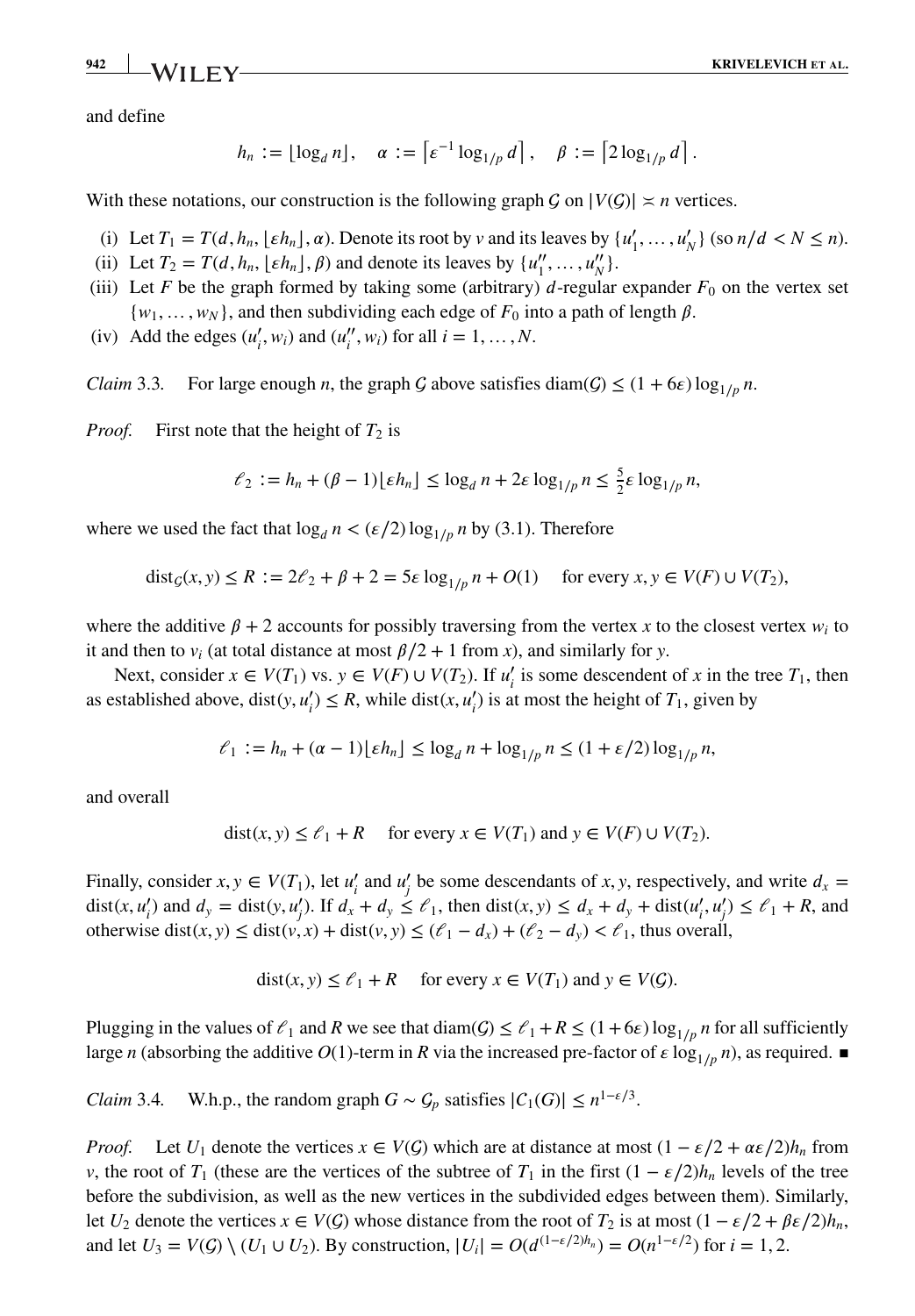At the same time, if  $x \in U_3$  then exploring the neighborhood of x in G via Breadth-First-Search reveals edges that were subdivided (in either  $F$ ,  $T_1$  or  $T_2$ ) into paths of length at least  $\beta$ , to within depth (prior to the subdivision) of at least  $\ell := [(\varepsilon/2)h_n]$ . In particular, this exploration process in  $G \sim G_p$ is stochastically dominated by a Galton-Watson tree with offspring variable  $\text{Bin}(d, p^{\beta})$ . Thus, if  $\zeta_i$  are i.i.d. such random variables, and  $\Lambda$  is the total progeny of this Galton-Watson tree, then

$$
\mathbb{P}(\Lambda > k) \le \mathbb{P}\left(\sum_{i=1}^k (\zeta_i - 1) \ge 0\right) \le \mathbb{P}\left(\text{Bin}(kd, p^\beta) \ge k\right) \le \binom{kd}{k} p^{\beta k} \le \left(\frac{ed p^\beta}{k}\right)^k,
$$

which, for  $k = \ell$  and using  $p^{\beta} < d^{-2}$ , is at most  $(d/e)^{-\ell} = O(n^{-\frac{2}{5}\epsilon})$  provided that  $\epsilon$  is sufficiently small. So, if  $U'_3 = \{x \in U_3 : |C_x(G)| > \ell\}$ , then  $\mathbb{E}|U'_3| = O(n^{1-\frac{2}{5}\epsilon})$ . As  $|C_1(G)| \le \max{\ell, |U_1| + \ell\}$  $|U_2| + |U'_3|$ , we find that  $\mathbb{E}|C_1(G)| = O(n^{1-\frac{2}{5}\epsilon})$ , which implies the statement of the claim.

*Claim* 3.5. For large enough *n*, the random graph  $G \sim G_p$  satisfies

$$
\mathbb{P}\left(\text{diam}(C_v(G)) > (1-\varepsilon)\log_{1/p} n\right) \ge 1-\varepsilon.
$$

*Proof.* Let *A* denote the vertices of  $T_1$  at distance  $h_n^* = h_n - \lfloor \varepsilon h_n \rfloor$  from its root *v*, and let *B* be the set of vertices whose distance from *v*, prior to the subdivision of the edges of the tree  $T_1$ , was  $h_n^* + \ell$ , where  $\ell = [(\epsilon - 2\epsilon^2)h_n]$ . The probability that percolation on the subtree of  $T_1$  rooted at some  $x \in A$ survives to intersect *B* is at least

$$
p^{\alpha\ell} \leq d^{-\varepsilon^{-1}(\varepsilon - 2\varepsilon^2)h_n} = n^{-1+2\varepsilon}.
$$

Recall that, if  $Z_t$  is the size of generation *t* in a Galton-Watson tree with offspring variable  $Bin(d, p)$ , such that  $m = dp > 1$  and its extinction probability is  $0 < q < 1$ , then  $Z_t m^{-t}$  converges a.s. as  $t \rightarrow \infty$  to a random variable *W* which, except for a mass of  $1 - q$  at  $W = 0$ , has an absolutely continuous distribution on  $(0, \infty)$  (see, e.g., [2, sec. I.12]). In particular, there exists  $\delta > 0$  such that  $\mathbb{P}(Z_t \ge \delta m^t) > 1 - q - \varepsilon/3$  for every sufficiently large *t*. Furthermore, since *q* is monotone decreasing in *d*, our choice of *d* in (3.1) readily implies (recall (1.1)) that  $q < \varepsilon/3$  provided  $\varepsilon$  is small enough, thus overall  $\mathbb{P}(Z_t \ge \delta m^t) > 1 - \frac{2}{3}\varepsilon$  for every large enough *t*. Specialized to our setting, we take  $t = h_n^*$ , and noting that

$$
m^{h_n^*} \ge d^{-1} n^{1-\epsilon} p^{(1-\epsilon)\log_d n} \ge d^{-1} n^{1-\frac{3}{2}\epsilon + \frac{1}{2}\epsilon^2}
$$

(using that  $\log(1/p) < \frac{1}{2} \varepsilon \log d$  by (3.1)), we infer that the following bound on the size of *A'*, the set of all vertices  $x \in A$  such that there exists a path from  $v$  to  $x$  in  $G$ : for every sufficiently large  $n$ ,

$$
\mathbb{P}\left(|A'|\geq n^{1-\frac{3}{2}\epsilon}\right)\geq 1-\frac{2}{3}\epsilon.
$$

On the event  $|A'| \ge n^{1-\frac{3}{2}\epsilon}$ , the size of the set *B'* of vertices  $y \in B$  that are connected to *v* in *G* stochastically dominates a random variable  $Z \sim Bin(n^{1-\frac{3}{2}\epsilon}, n^{-1+2\epsilon})$  by our bound on the event that the subtree of  $x \in A$  survives the percolation to intersect *B*. Since  $Z > 0$  w.h.p. (being concentrated around *n*<sup>ε/2</sup>), it then follows that  $\mathbb{P}(B' \neq \emptyset) \ge 1 - \frac{2}{3}\varepsilon - o(1)$ , whereas every vertex *y* ∈ *B'* ∩ *C<sub>v</sub>*(*G*) would imply that

$$
\operatorname{diam}(C_v(G)) \ge \operatorname{dist}(v, y) \ge h_n^* + \alpha \ell > (1 - 2\varepsilon) \log_{1/p} n.
$$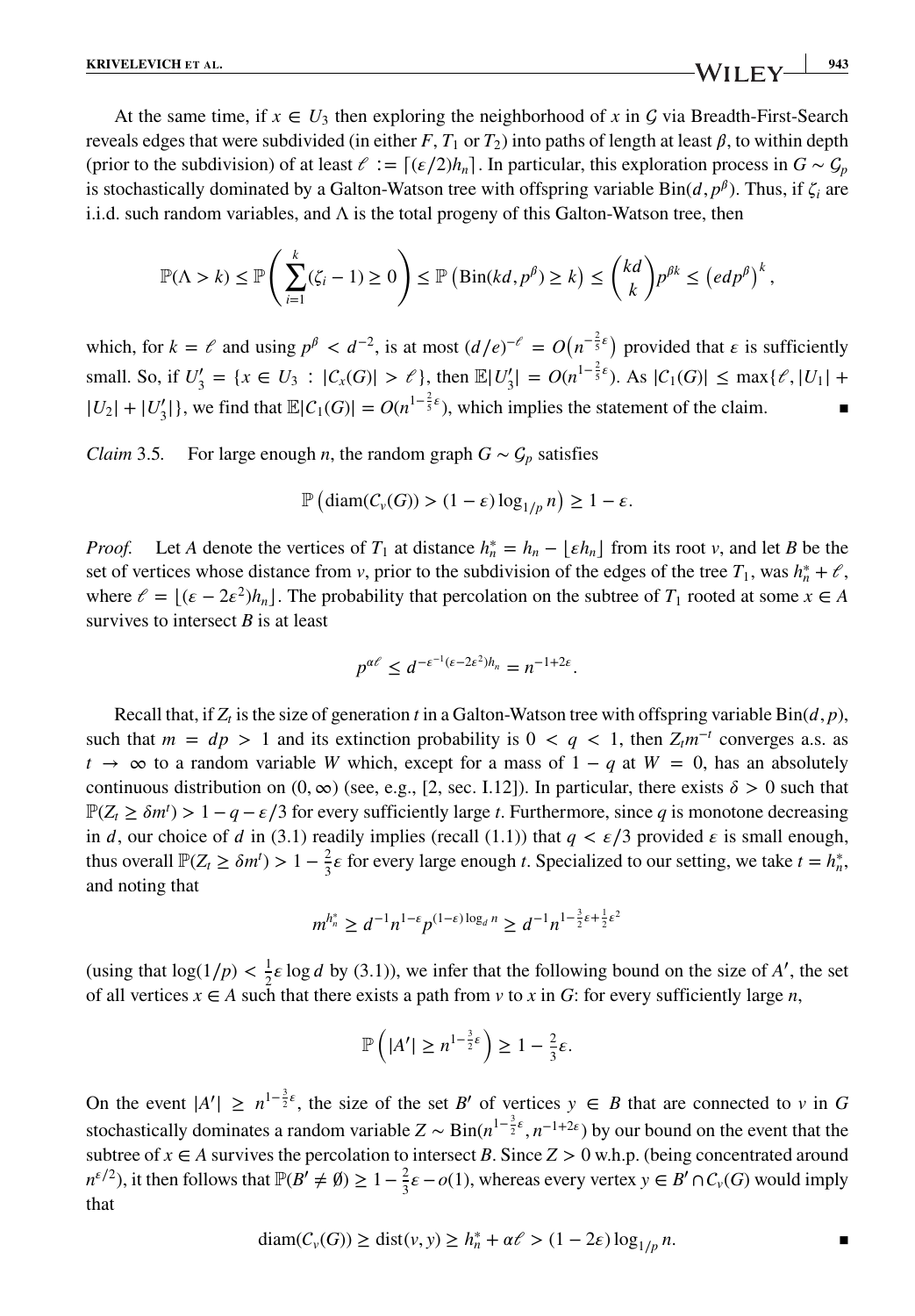# **944 KRIVELEVICH ET AL. KRIVELEVICH ET AL.**

As argued in the proof of Theorem 2, the graph obtained by connecting the expander *F* to  $T_i$  is clearly also an expander, hence (iterating this) so is the entire graph  $\mathcal G$ . The combination of Claims 3.3, 3.4 and 3.5 thus concludes the proof of Theorem 3.

## **4 SEPARATORS, LONG PATHS, AND COMPLETE MINORS**

In this section we research further typical properties of a random subgraph of a high girth constant degree expander. The properties are: nonexistence of a small separator, existence of a linearly long path, and existence of a large complete minor. The results obtained are "soft," so to say, and lack the precision of the conclusions of Theorem 1; still, we believe they are of interest and complement nicely the more accurate results. We start with arguing that a random subgraph of a high girth constant degree expander typically has all its separators linear in *n*. Given a graph  $G = (V, E)$  on *n* vertices, a vertex set *S* ⊂ *V* is called a *separator* if there is a partition  $V = A ∪ B ∪ S$  of the vertex set of *G* such that *G* has no edges between *A* and *B*, and  $|A|, |B| \leq 2n/3$ . Separators serve to measure quantitatively the connectivity of large vertex sets in graphs; the fact that all separators in *G* are large indicates that it is costly to break *G* into large pieces not connected by any edge.

**Theorem 4.1.** *Fix*  $d \geq 3$  *and*  $\frac{1}{d-1} < p < 1$ *. For every b*  $> 0$  *there exist some*  $\delta$ *,*  $c_1$ *, R*  $> 0$  *such that, if f is a regular* (*b*, *d*)-expander on n vertices with girth exceeding R, then with probability  $1 - O(e^{-c_1 n})$ , *the largest connected component*  $C_1$  *of the random graph*  $G \sim C_p$  *has no separator of size at most*  $\delta n$ .

*Proof.* We first describe the idea of the proof. We will argue that if  $G \sim \mathcal{G}_p$  has a small separator *S*, then by deleting all edges touching *S* we get a graph  $G' \sim G_{p'}$  without a connected component of size as large as dictated by Theorem 1, for some  $\frac{1}{d-1} < p' < p$ . Since deleting a relatively small number of edges touching *S* incurs a relatively small penalty when going from *G* to *G*′ , we will thus conclude that the probability of *G* to have a small separator must be exponentially small to begin with.

Now we provide a full proof, implementing rigorously the above described outline. For  $\frac{1}{d-1} < p' <$ *p*, to be chosen momentarily, denote

$$
\theta_1 := \theta_1(p), \quad \theta'_1 := \theta_1(p'),
$$

where we apply (1.2) to define  $\theta_1$ ,  $\theta'_1$ . Choose  $p'$  so  $\theta'_1 = \frac{5}{6}\theta_1$  (this is possible by the continuity of  $\theta_1(p)$ , and let

$$
\rho=\frac{p'}{p}.
$$

Notice that a random graph  $G' \sim G_{p'}$  can be obtained first by drawing a random graph  $G \sim G_p$ , and then by retaining every edge of  $G$  with probability  $\rho$  independently.

Let *A* be the following event addressing  $G \sim G_p$  for some (small enough)  $\delta > 0$  to be set later:

$$
\mathcal{A} = \left\{ \exists S \subset [n]: \ |S| \leq \delta n \text{ and } |C_1(G \setminus S)| \leq \frac{11}{15} \theta_1 n \right\},\
$$

and let *B* be the following event addressing  $G' \sim G_{p'}$ :

$$
B = \left\{ |V(C_1(G'))| \le \frac{11}{15} \theta_1 n \right\}.
$$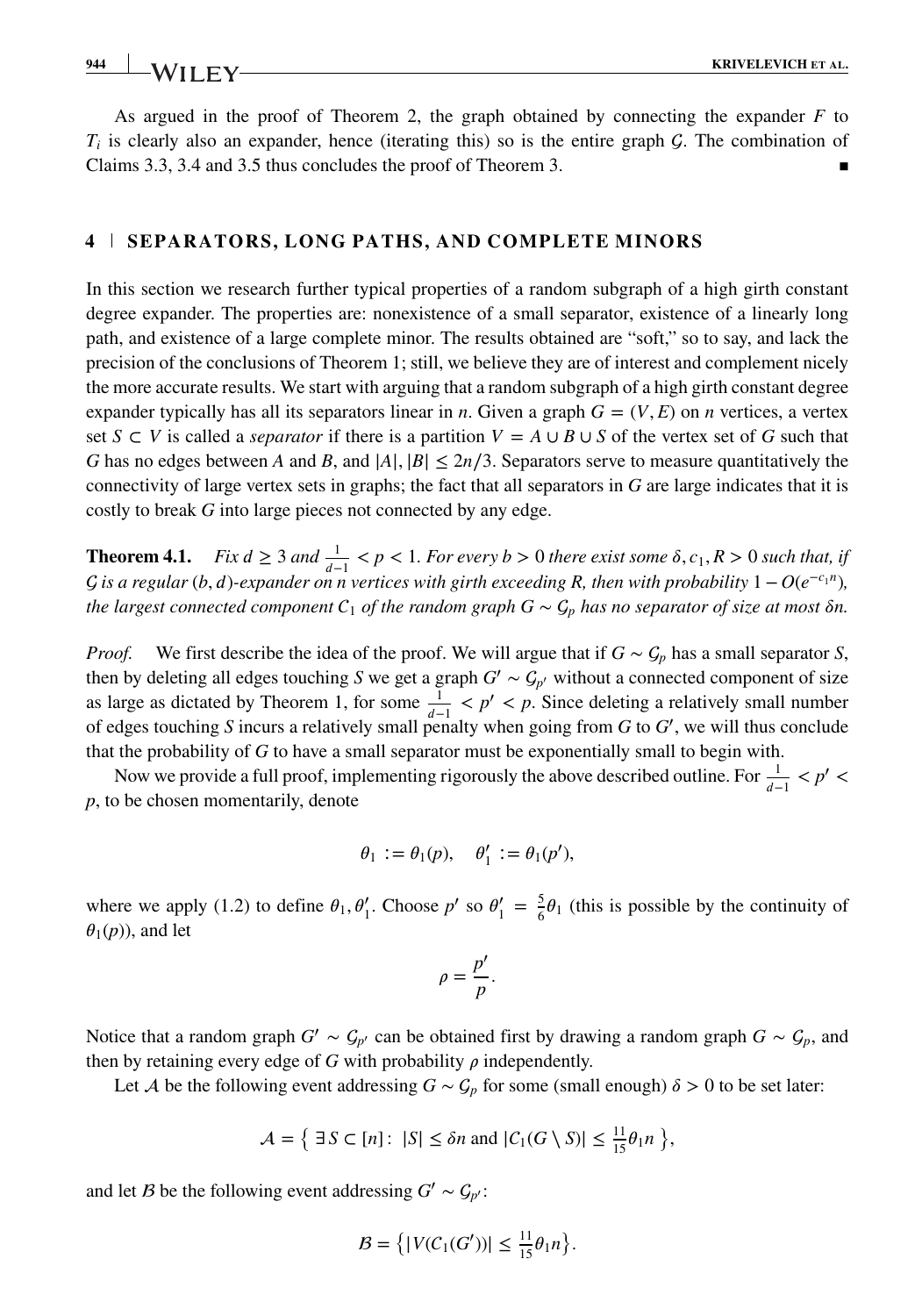Suppose *G* satisfies A, and choose *S* as in the definition of A. There are at most  $d|S| \leq \delta dn$  edges touching *S* in *G*. The probability to erase all these edges when going from *G* to *G'* is at most  $(1 - \rho)^{\delta d n}$ . However, if none of these edges belongs in *G'*, then  $|C_1(G')| \le \frac{11}{15} \theta_1 n = \frac{22}{25} \theta'_1 n$ . It thus follows that

$$
\mathbb{P}(\mathcal{B}) \geq \mathbb{P}(\mathcal{A})\left(1-\rho\right)^{\delta d n}.
$$

On the other hand, by Theorem 1, the order of  $C_1(G')$  is very close to  $\theta'_1 n$  with probability exponentially close to 1, making the event *B* exponentially unlikely. Specifically, applying Theorem 1 in  $\mathcal{G}_{p'}$  with  $\varepsilon = \frac{3}{25} \theta_1'$ , we have  $\mathbb{P}(B) \le Ce^{-cn}$  for  $C, c > 0$ . Hence,

$$
\mathbb{P}(\mathcal{A}) \le Ce^{-cn} (1 - \rho)^{-\delta dn} \le e^{-c'n},
$$

for  $\delta$  > 0 small enough (as a function of other parameters).

Finally, observe that if  $G \sim \mathcal{G}_p$  does not satisfy A, then for every subset *S* of at most  $\delta n$  vertices, the graph *G*−*S* has some connected component of size more than  $\frac{11}{15}$  $\theta_1 n$ . Invoking Theorem 1 once again, this time in  $G_p$  with  $\varepsilon = \frac{1}{10} \theta_1$ , we derive that with probability exponentially close to 1, the random graph *G* ∼ *G<sub>p</sub>* does not satisfy *A*, and its largest connected component satisfies  $|C_1(G)| \leq \frac{11}{10} \theta_1 n$ . Therefore, in this case, recalling the definition of a separator, we derive that no subset *S* of at most  $\delta n$ vertices can be a separator in  $C_1(G)$ .

As we have indicated, nonexistence of small separators is a key fact in deriving other typical properties of (the giant component) of a percolated high girth expander in the super-critical regime. They are given in the following two corollaries.

**Corollary 4.2.** *Fix*  $d \geq 3$  *and*  $\frac{1}{d-1} < p < 1$ *. For every*  $b > 0$  *there exist some*  $\delta, c, R > 0$  *such that, if is a regular* (*b,* )*-expander on n vertices with girth exceeding R, then with probability at least* 1 − exp(−*cn*)*, the random graph*  $G \sim G_p$  *contains a path of length at least*  $\delta n$ *.* 

*Proof.* We need the following result (see, e.g., [12, Prop. 2.1], including a simple proof).

**Lemma 4.3.** Let k, l be positive integers. Assume  $G = (V, E)$  is a graph on more than k vertices, *where every A*  $\subset$  *V* of size  $|A| = k$  has at least l neighbors in V \ A. Then G contains a path of length l.

According to Theorems 1 and 4.1, with probability exponentially close to 1, the giant component  $C_1$  of  $G \sim C_p$  is of size close to  $\theta_1 n$  and has no separator of size at most  $\delta n$ ; we can assume  $\delta \ll \theta_1$ . Let *A* be a subset of  $C_1$  of cardinality  $|A| = |V(C_1)|/3$ . Then by the definition of a separator, *A* has at least  $\delta n$  neighbors outside. It thus follows by Lemma 4.3 that  $C_1$  contains a path of length at least  $\delta n$ .

As it frequently happens in random graphs, getting a linearly long cycle from a linearly long path is pretty easy, here is a brief sketch of the argument. Choose  $\frac{1}{d-1} < p' < p < 1$  and argue that a random graph  $G \sim G_{p'}$  has w.h.p. a path *P* of length  $\delta' n$ , for some constant  $\delta' > 0$ . Let  $P_1, P_2$  be the first and the last thirds of  $P$ , respectively. Then by applying Menger's Theorem to the base graph  $G$ , we derive that it contains linearly many constant length paths between  $V(P_1)$  and  $V(P_2)$ . With high probability at least one of these short paths survives sprinkling (taking us from  $G_{p'}$  to  $G_p$ ); its union with *P* contains a linearly long cycle.

We now discuss embedding complete minors in percolated expanders. Let  $G = (V, E)$ , and let  $t > 0$  be an integer. We say that *G* contains a *minor of the complete graph*  $K_t$  if there is a collection  $(V_1, \ldots, V_t)$  of pairwise disjoint vertex subsets in V such that each  $V_i$  spans a connected subgraph in *G*,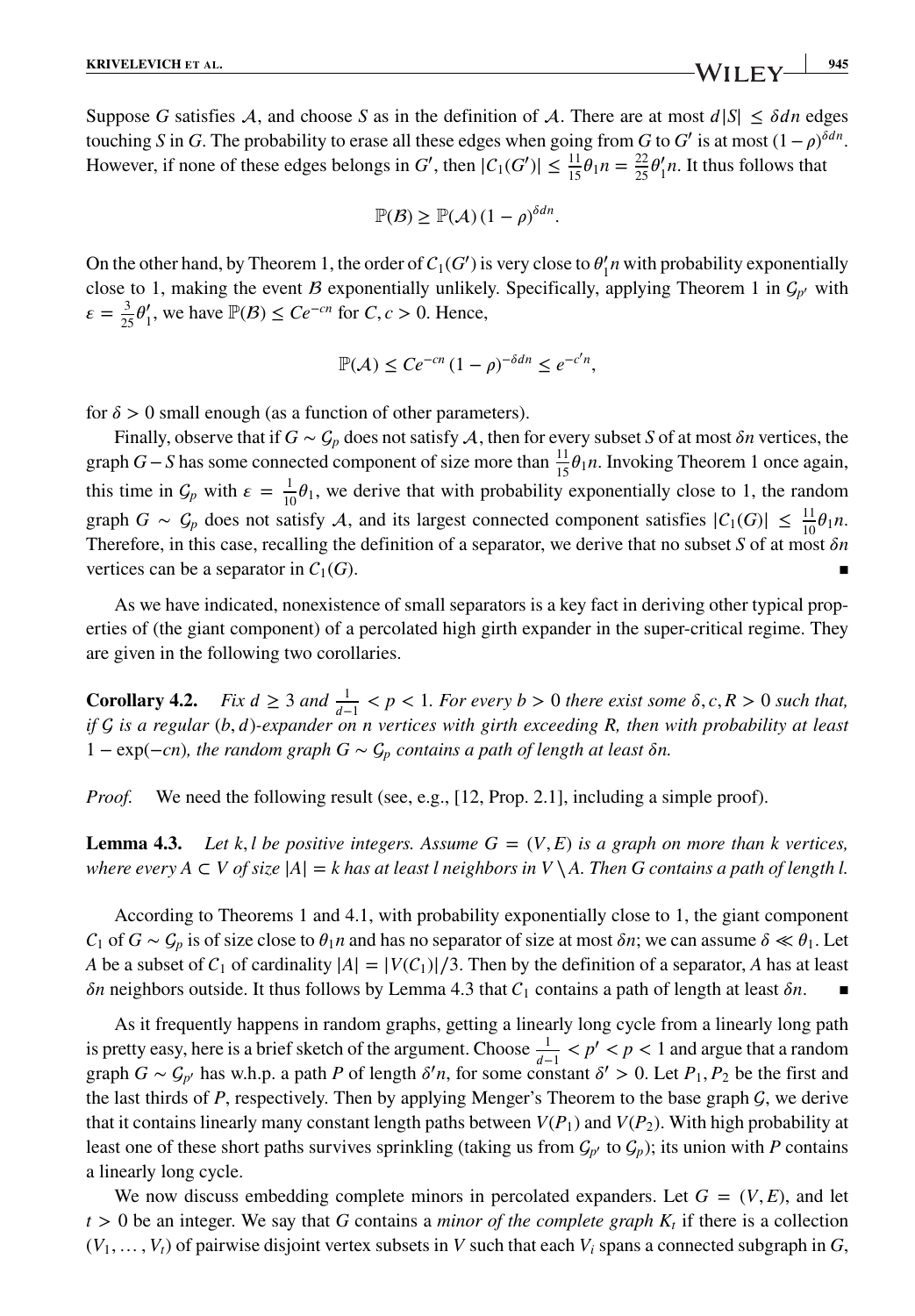**946 KRIVELEVICH** ET AL.

and in addition *G* has an edge between every pair of subsets  $V_i$ ,  $V_i$ . Observe trivially that if *G* contains a minor of  $K_t$ , then  $|E(G)| \geq {t \choose 2}$ ; this trivial bound provides an obvious but meaningful benchmark for minor embedding statements.

Kawarabayshi and Reed proved in [11] that a graph *G* on *n* vertices has a minor of the complete graph  $K_h$  or a separator of order  $O(h\sqrt{n})$ . Since by Theorem 4.1 the random graph  $G \sim G_p$  has all separators of size at least  $\delta n$  in its giant component  $C_1$  (whose size is much larger than  $\delta n$  by Theorem 1) with probability exponentially close to 1, we conclude:

**Corollary 4.4.** *Fix*  $d \geq 3$  *and*  $\frac{1}{d-1} < p < 1$ *. For every b*  $> 0$  *there exist some*  $\delta, c, R > 0$  *such that, if G* is a regular (*b*, *d*)-expander on n vertices with girth exceeding R, then with probability  $1 - O(e^{-cn})$ *, the random graph*  $G \sim \mathcal{G}_p$  *contains a minor of*  $K_{\delta\sqrt{n}}.$ 

The order of magnitude for the maximal *h* such that *G* contains a minor of  $K_h$  is obviously optimal, as the base graph  $G$  has only linearly many edges to begin with.

#### **ACKNOWLEDGMENT**

This work was initiated while the authors were visiting the Theory Group of Microsoft Research in Redmond, and they are grateful to the group for its hospitality.

# **REFERENCES**

- 1. N. Alon, I. Benjamini, and A. Stacey, *Percolation on finite graphs and isoperimetric inequalities*, Ann. Probab. **32** (2004), 1727–1745.
- 2. K. B. Athreya and P. E. Ney, *Branching processes*, Dover Publications Inc., Mineola, NY, 2004. Reprint of the 1972 original [Springer, New York].
- 3. I. Benjamini, *Euclidean vs. graph metric*. Erdős centennial. Bolyai Soc. Math. Stud., János Bolyai Math. Soc., Budapest, Vol. 25, 2013, pp. 35–57.
- 4. I. Benjamini, A. Nachmias, and Y. Peres, *Is the critical percolation probability local?*, Probab. Theory Relat. Fields. **149** (2011), 261–269.
- 5. A. Beveridge, A. Frieze, and C. McDiarmid, *Random minimum length spanning trees in regular graphs*, Combinatorica. **18** (1998), 311–333.
- 6. B. Bollobás, *Random graphs. Cambridge Stud. Adv. Math.*, Vol. 73, second ed., Cambridge University Press, Cambridge, 2001.
- 7. J. Ding, J.H. Kim, E. Lubetzky, and Y. Peres, *Anatomy of a young giant component in the random graph*, Random Structures Algorithms. **39** (2011), 139–178.
- 8. J. Ding, E. Lubetzky, and Y. Peres, *Anatomy of the giant component: The strictly supercritical regime*, European J. Combin. **35** (2014), 155–168.
- 9. P. Erdős and H. Sachs, Reguläre Graphen gegebener Taillenweite mit minimaler Knotenzahl, Wiss. Z. Martin-Luther-Univ. Halle-Wittenberg Math.-Natur. Reihe. **12** (1963), 251–257.
- 10. S. Janson, T. Łuczak, and A. Rucinski, ` *Random graphs. Wiley-Interscience series in discrete mathematics and optimization*, Wiley-Interscience, New York, 2000.
- 11. K.-i. Kawarabayashi and B. Reed, *A separator theorem in minor-closed classes*. 2010 IEEE 51st annual symposium on foundations of computer science—FOCS 2010, IEEE Computer Soc., Los Alamitos, CA, pp. 153–162, 2010.
- 12. M. Krivelevich, *Long paths and hamiltonicity in random graphs*. Random graphs, geometry and asymptotic structure. London mathematical society student texts *( N. Fountoulakis, D. Hefetz, eds.)*, Cambridge Univ. Press, 2016, pp. 4–27.
- 13. A. Nachmias and Y. Peres, *Critical percolation on random regular graphs*, Random Structures Algorithms. **36** (2010), 111–148.